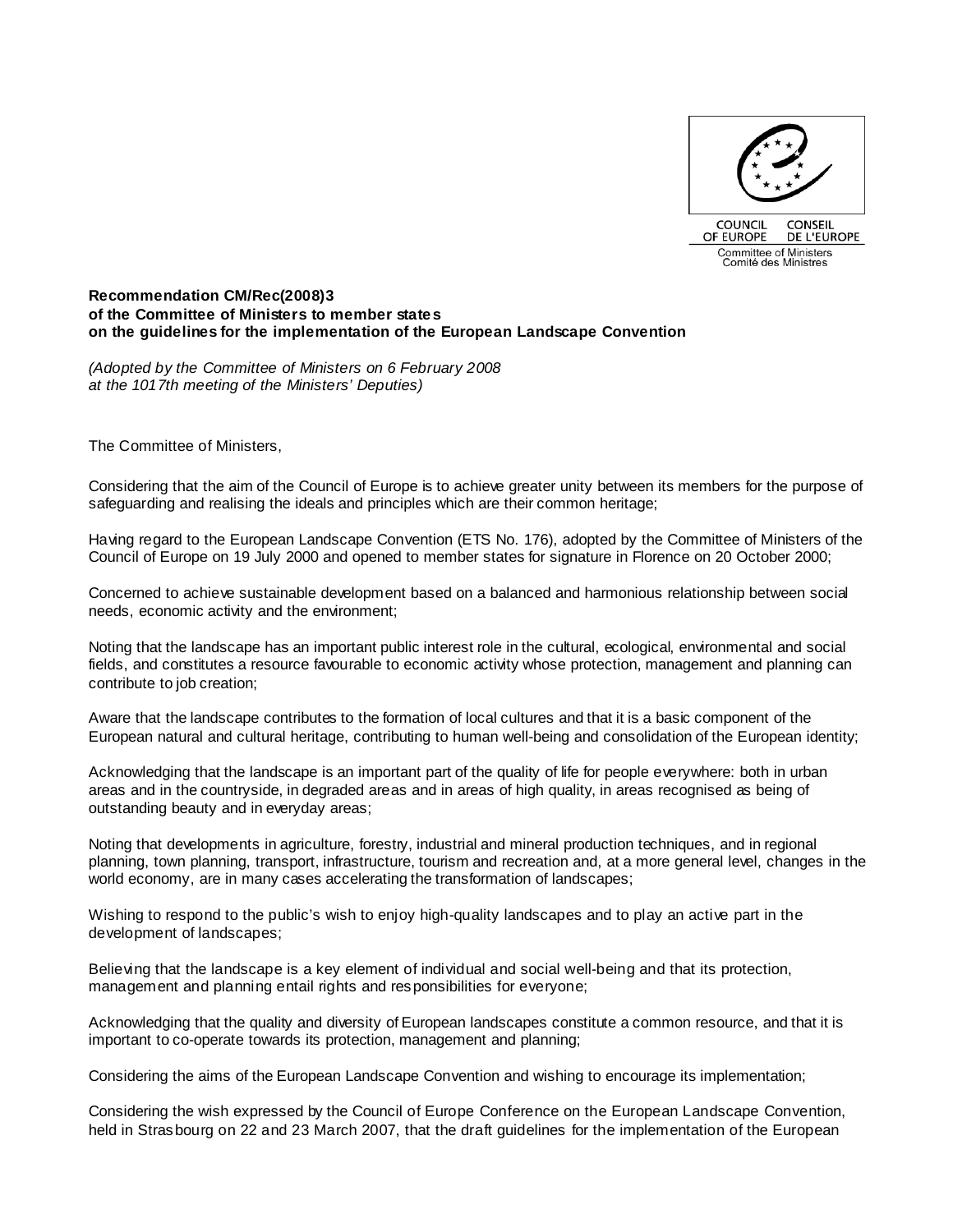Landscape Convention, be forwarded via the relevant Committees to the Committee of Ministers of the Council of Europe for adoption, in the form of a Committee of Ministers' recommendation to member states,

1. adopts the guidelines for the implementation of the European Landscape Convention as mentioned below;

2. recommends that the Parties to the convention take them into account and adopt them in the framework of their national policies.

### **GUIDELINES FOR THE IMPLEMENTATION OF THE EUROPEAN LANDSCAPE CONVENTION**

### **Introduction**

This document contains a series of theoretical, methodological and practical guidelines for the implementation of the European Landscape Convention (hereinafter "the convention"). It is intended for parties to the convention who wish to draw up and implement a national landscape policy based on the convention.

It puts forward proposals taking account of advances and developments in the concept of landscape in Europe and of the diverse existing and practical experience in applying the convention.

The concept of landscape is undergoing a period of rapid and profound change accompanied by significant advances. Together with the documents relating to its implementation, the convention constitutes a genuine innovation compared with other international documents on cultural and natural heritage. It has already led to developments in numerous European states, irrespective of whether or not they have officially acceded to it, not only in their national and regional legislation but also at various administrative levels, as well as in methodological documents and experiments with active participatory landscape policies.

This situation has come about both in states which have long been active in this area and which have tried and tested landscape policies and instruments, and in states which are not yet at that stage. The convention is used as a benchmark by some countries to initiate a process of profound change in their landscape policies; for others it constitutes an opportunity to define their policy.

The guidelines and suggestions below are put forward with due regard for the freedom, and particularly the creativity, of the authorities of each state to draw up legal, operational, administrative and technical landscaperelated instruments and are not legally binding. They avoid narrow or restrictive interpretations of the text of the convention or guidelines that have already been applied but have raised problems. The courses of action chosen by each state for the application of the convention will form a common resource useful to all other states.

Some general principles and provisions are presented below:

 – the general principles are designed to provide guidance on some of the fundamental articles of the European Landscape Convention;

– the general provisions are intended to explain the foundations of the action to be taken at technical and operational level in order to promote, on the one hand, protection, management and planning according to landscape quality objectives (administrative and institutional questions) and, on the other, integration of the landscape dimension into all sectoral policies with landscape implications (criteria and instruments for implementing landscape policies).

The meetings of the Workshops of the Council of Europe on the Implementation of the European Landscape Convention have already carried out, and will continue, in-depth studies of useful themes as references for implementation of the convention.

The guidelines, with their appendices which are an integral part of them, are designed to facilitate the transposition of the provisions contained in the convention into national, regional and local regulations.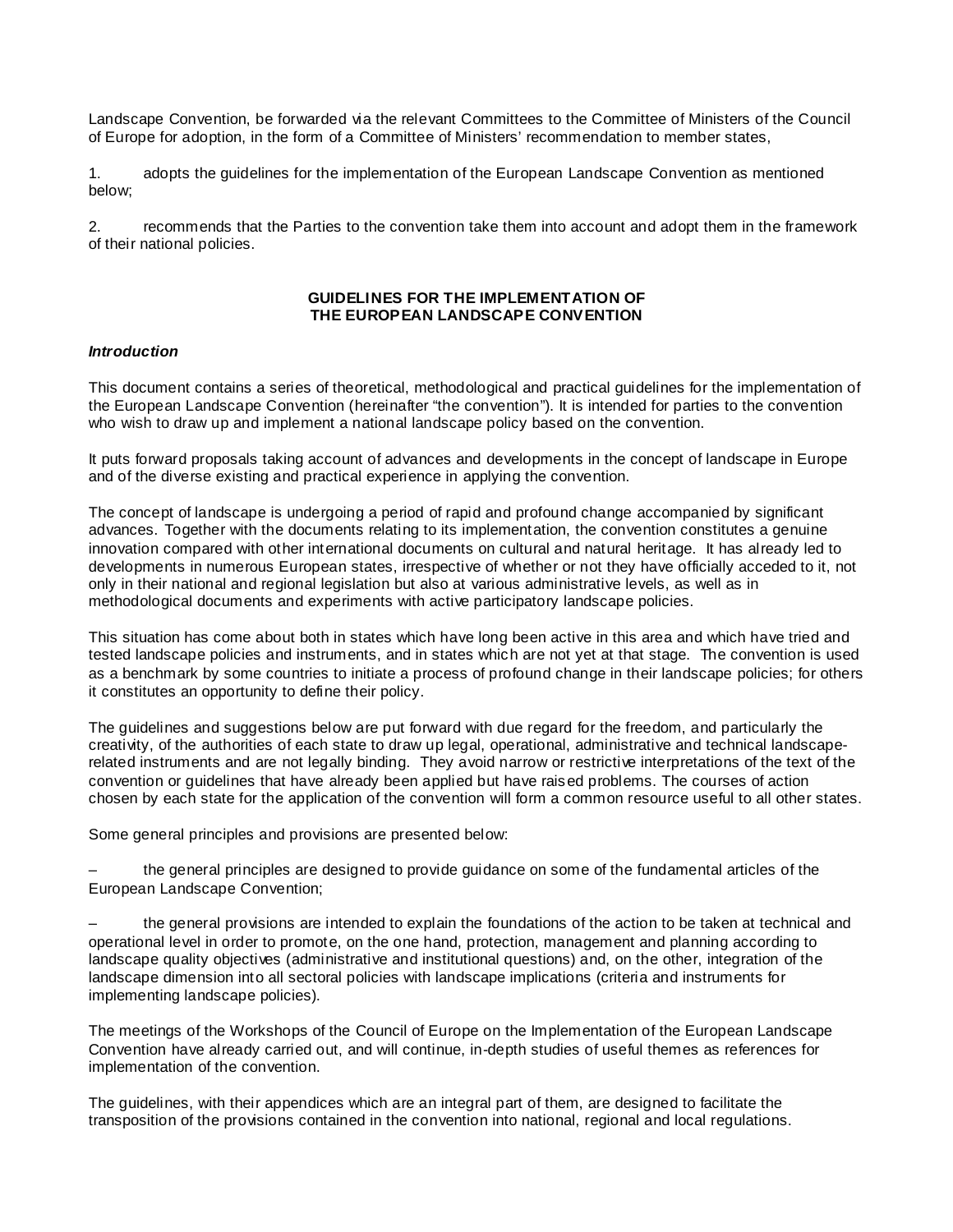# **Part I – General principles**

The general principles are designed to provide guidance on some of the fundamental articles of the European Landscape Convention.

# **I.1. Issues covered by the general principles**

# A. Consider the territory as a whole

The convention applies to the entire territory and covers natural, rural, urban and peri-urban areas. It includes land, inland water and marine areas. It concerns landscapes that may be considered outstanding as well as everyday and degraded landscapes.

# B. Recognise the fundamental role of knowledge

The identification, description and assessment of landscapes constitute the preliminary phase of any landscape policy. This involves an analysis of morphological, archaeological, historical, cultural and natural characteristics and their interrelations, as well as an analysis of changes. The perception of landscape by the public should also be analysed from the viewpoint of both its historical development and its recent significance.

# C. Promote awareness

Active public involvement means that specialised knowledge should be accessible to all, that is, it should be easily available, structured and presented in a way understandable even by non-specialists.

# D. Define landscape strategies

Each administrative level (national, regional and local) should draw up specific and/or sectoral landscape strategies within the limits of its competences. These are based on the resources and institutions which, when co-ordinated in terms of space and time, allow policy implementation to be programmed. The various strategies should be linked by landscape quality objectives.

# E. Integrate the landscape dimension in territorial policies

The landscape dimension should be included in the preparation of all spatial management policies, both general and sectoral, in order to lead to higher-quality protection, management or planning proposals.

# F. Integrate landscape into sectoral policies

Landscape should be fully taken into account via appropriate procedures allowing systematic inclusion of the landscape dimension in all policies that influence the quality of a territory. Integration concerns both the various administrative bodies and departments on the same level (horizontal integration) and the various administrative bodies belonging to different levels (vertical integration).

# G. Make use of public participation

All action taken to define, implement and monitor landscape policies should be preceded and accompanied by procedures for participation by members of the public and other relevant stakeholders, with the aim of enabling them to play an active role in formulating, implementing and monitoring landscape quality objectives.

# H. Achieve landscape quality objectives

Every planning action or project should comply with landscape quality objectives. It should in particular improve landscape quality, or at least not bring about a decline. The effects of projects, whatever their scale, on landscape should therefore be evaluated and rules and instruments corresponding to those effects defined. Each planning action or project should not only match, but also be appropriate to the features of the places.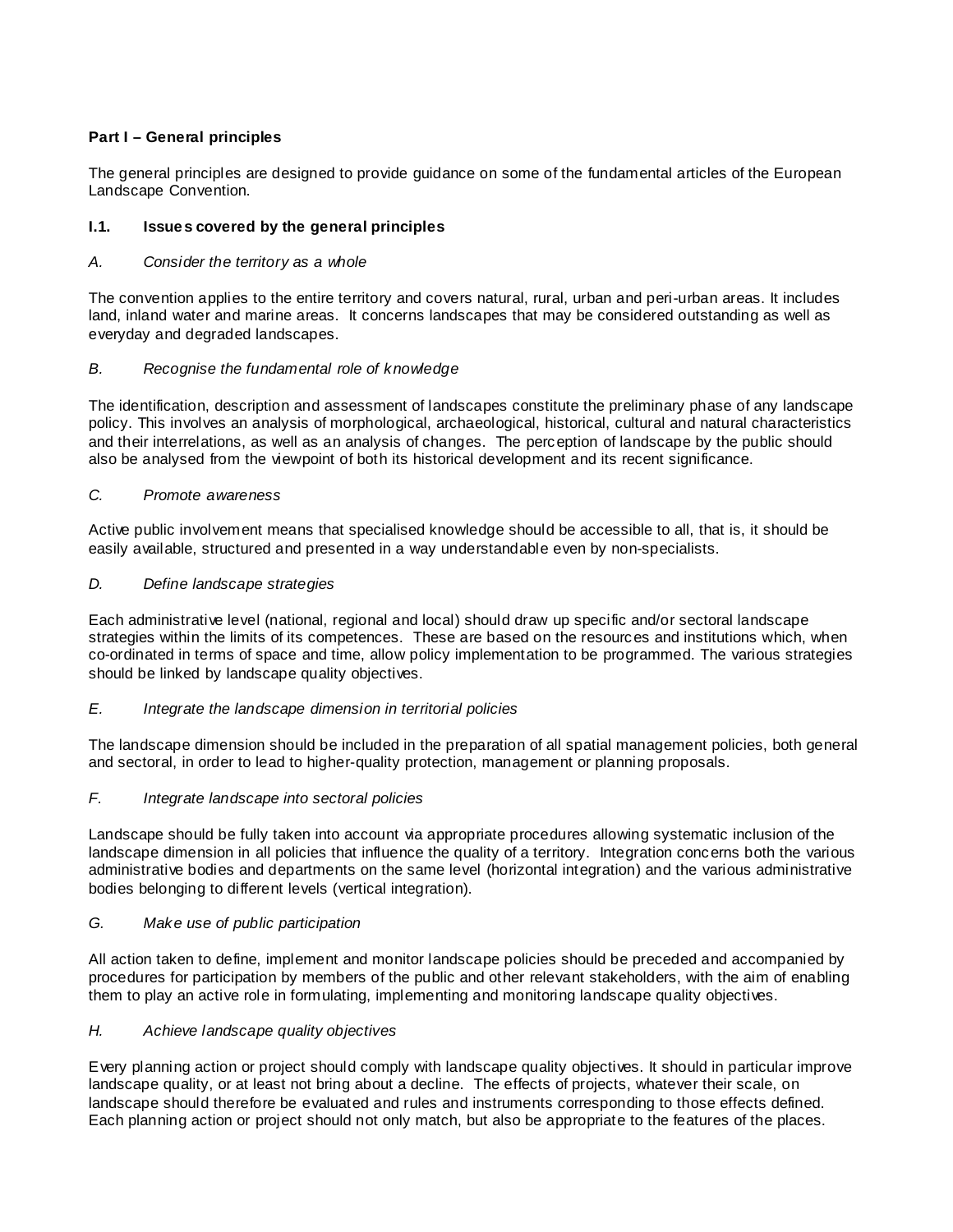### I. Develop mutual assistance and exchange of information

Information exchange, the circulation of theoretical, methodological and empirical ideas between landscape specialists and learning from these experiences are of fundamental importance in ensuring the social and territorial relevance of the European Landscape Convention and in achieving its objectives.

# **I.2. Definition of landscape**

"For the purposes of the convention: a. 'Landscape' means an area, as perceived by people, whose character is the result of the action and interaction of natural and/or human factors." (Article 1 of the European Landscape Convention – Definitions)

"Subject to the provisions contained in Article 15, this convention applies to the entire territory of the Parties and covers natural, rural, urban and peri-urban areas. It includes land, inland water and marine areas. It concerns landscapes that might be considered outstanding as well as everyday or degraded landscapes." (Article 2 of the European Landscape Convention – Scope)

The concept of landscape in the convention differs from the one that may be found in certain documents, which sees in landscape an "asset" (heritage concept of landscape) and assesses it (as "cultural", "natural" etc. landscape) by considering it as a part of physical space. This new concept expresses, on the contrary, the desire to confront, head-on and in a comprehensive way, the theme of the quality of the surroundings where people live; this is recognised as a precondition for individual and social well-being (understood in the physical, physiological, psychological and intellectual sense) and for sustainable development, as well as a resource conducive to economic activity.

Attention is focused on the territory as a whole, without distinguishing between the urban, peri-urban, rural and natural parts, or between parts that may be regarded as outstanding, everyday or degraded; it is not limited to cultural, artificial and natural elements: the landscape forms a whole whose constituent parts are considered simultaneously in their interrelations.

The concept of sustainable development is understood as fully integrating the environmental, cultural, social and economic dimensions in an overall and integrated fashion, that is, by applying them to the entire territory.

The sensory (visual, auditory, olfactory, tactile, taste) and emotional perception which a population has of its environment and recognition of the latter's diversity and special historical and cultural features are essential for the respect and safeguarding of the identity of the population itself and for individual enrichment and that of society as a whole. It implies recognition of the rights and responsibilities of populations to play an active role in the processes of acquiring knowledge, taking decisions and managing the quality of the places where they live. Public involvement in decisions to take action and in the implementation and management of such decisions over time is regarded not as a formal act but as an integral part of management, protection and planning procedures.

### **I.3. Legal recognition of landscape**

"Each Party undertakes: a. to recognise landscapes in law as an essential component of people's surroundings, an expression of the diversity of their shared cultural and natural heritage, and a foundation of their identity;" (Article 5 of the European Landscape Convention – General measures)

The legal recognition of landscape implies rights and responsibilities on the part of all institutions and citizens of Europe towards their physical surroundings. The landscape in which they live is the result of many changeproducing actions resulting from the activity of various stakeholders in territorial processes in highly varied ways and on differing scales of time and space. Such activities may be the outcome of action by public authorities in establishing a large-scale infrastructure or of individual action in a restricted space.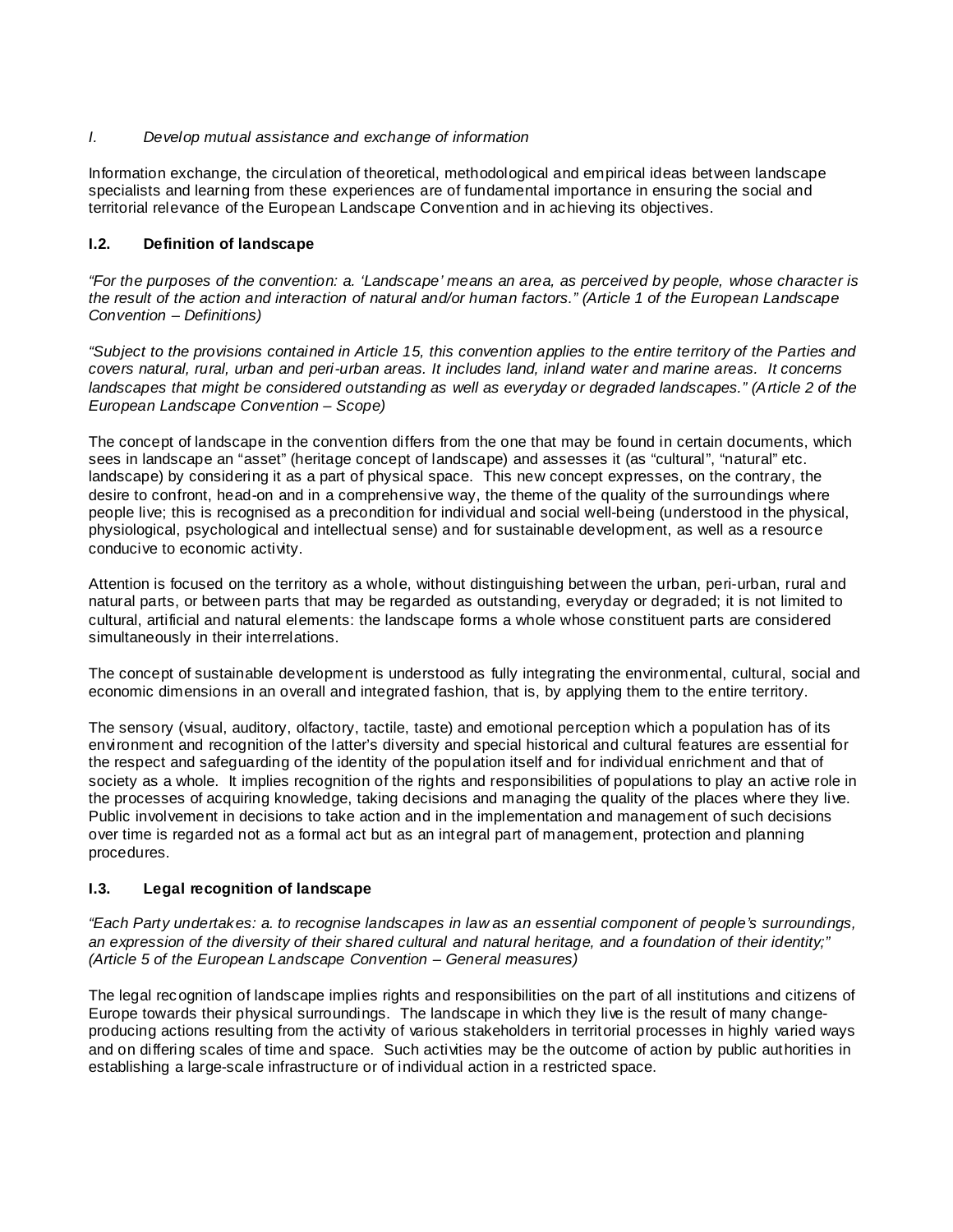# **I.4. Landscape policies**

"For the purposes of the convention:  $\dots$  b.. 'Landscape policy' means an expression by the competent public authorities of general principles, strategies and guidelines that permit the taking of specific measures aimed at the protection, management and planning of landscapes;" (Article 1 of the European Landscape Convention – Definitions)

From the operational viewpoint, the convention presupposes:

- the drawing up of specific landscape policies and concurrently the systematic inclusion of the landscape dimension in all sectoral policies that have a direct or indirect influence on changes to the territory. Landscape is therefore not additional to other themes but is an integral part of them;
- a transition from a policy based only on protecting a territory's features and parts recognised as outstanding to a policy based on the quality of all living surroundings, whether outstanding, everyday or degraded;
- a definition of and experience with new forms of collaboration between the various bodies and the various levels of administration;
- a new approach to observing and interpreting landscape, which should henceforth:
	- view the territory as a whole (and no longer just identify places to be protected);
	- include and combine several approaches simultaneously, linking ecological, archaeological,
	- historical, cultural, perceptive and economic approaches;
	- incorporate social and economic aspects.

### **I.5. Actions on landscape**

The convention gives definitions of actions on landscape: protection, management and planning.

"For the purposes of the convention: … d. 'Landscape protection' means actions to conserve and maintain the significant or characteristic features of a landscape, justified by its heritage value derived from its natural configuration and/or from human activity;" (Article 1 of the European Landscape Convention – Definitions)

The concept of protection includes the idea that landscape is subject to changes which, within certain limits, have to be accepted. Protective measures, which are currently being widely trialled, should not be designed to stop time or to restore natural or human-influenced characteristics that no longer exist; however, they may guide changes in sites in order to pass on their specific, material and immaterial features to future generations. A landscape's characteristics depend on economic, social, ecological, cultural and historical factors, the origin of which often lies outside the sites concerned. Landscape protection should find the ways and means of acting, at an appropriate level, not only on the characteristics present at sites but also on external factors.

"For the purposes of the convention: ... e. 'Landscape management' means action, from a perspective of sustainable development, to ensure the regular upkeep of a landscape, so as to guide and harmonise changes which are brought about by social, economic and environmental processes;" (Article 1 of the European Landscape Convention – Definitions)

Management of landscape is a continuing action aimed at influencing activities liable to modify landscape. It can be seen as a form of adaptive planning which itself evolves as societies transform their way of life, their development and surroundings. It can also be seen as a territorial project, which takes account of new social aspirations, anticipated changes in biophysical and cultural characteristics and access to natural resources.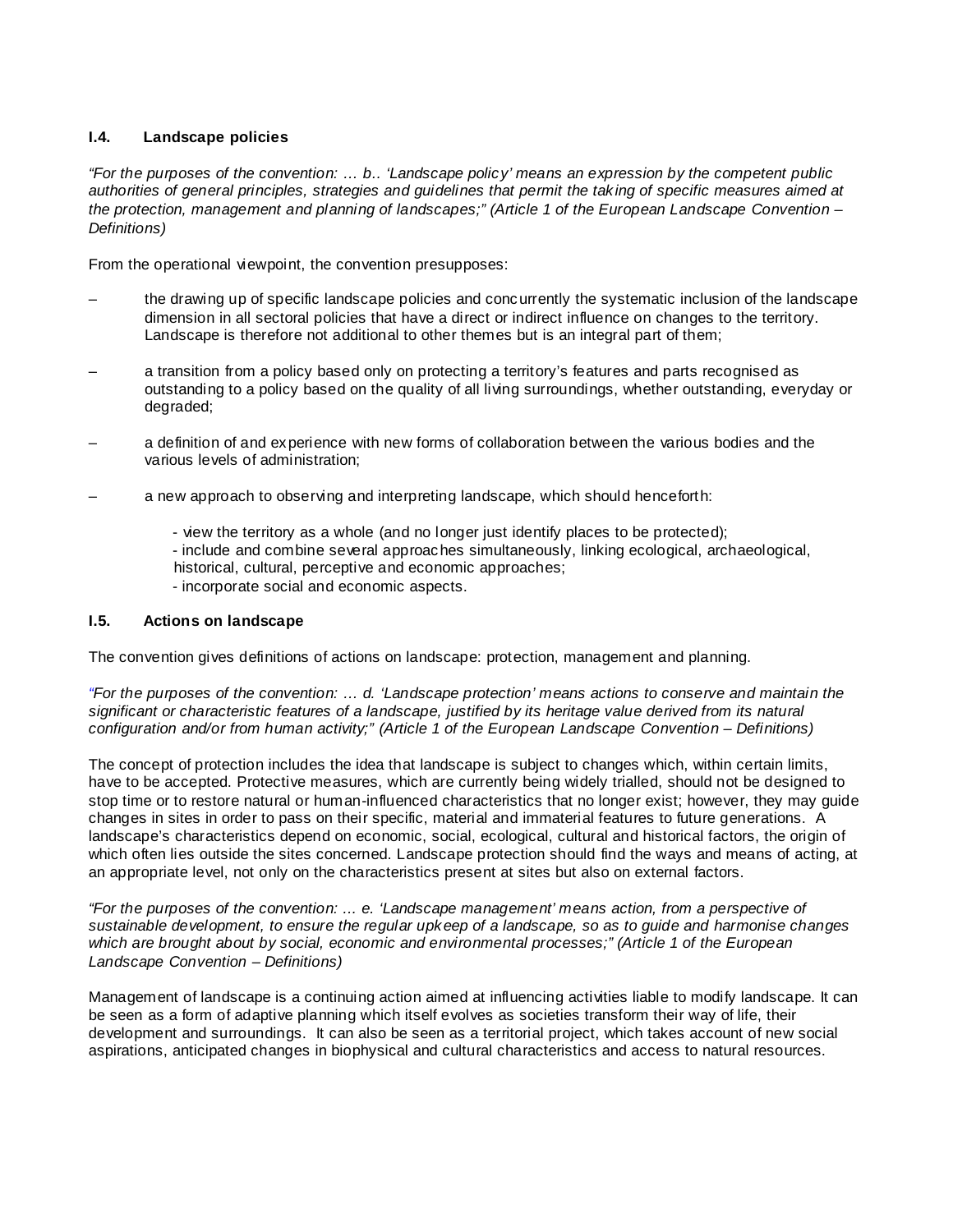"For the purposes of the convention: … f. 'Landscape planning' means strong forward-looking action to enhance, restore or create landscapes." (Article 1 of the European Landscape Convention – Definitions)

Landscape planning may be regarded in the same way as a territorial project and concerns forms of change that can anticipate new social needs by taking account of ongoing developments. It should also be consistent with sustainable development and allow for the ecological and economic processes that may occur in the medium and long terms. Planning also covers the rehabilitation of degraded land (mines, quarries, landfills, wasteland, etc.) so that they meet the stipulated landscape quality objectives.

Landscape action is a combination of protection, management and planning conducted over one and the same territory: certain parts and features can be protected, others, particularly processes, should be managed and still others should be intentionally adapted.

### **Part II – General provisions**

The general provisions, as set out in Article 5 of the Convention, are intended to explain the foundations of the action to be taken at technical and operational level in order to promote, on the one hand, protection, management and planning according to landscape quality objectives (administrative and institutional questions) and, on the other, integration of the landscape dimension into all sectoral policies with landscape implications (criteria and instruments for implementing landscape policies).

### **II.1. Division of powers and administrative arrangements**

"Each Party shall implement this convention, in particular Articles 5 and 6, according to its own division of powers, in conformity with its constitutional principles and administrative arrangements, and respecting the principle of subsidiarity, taking into account the European Charter of Local Self-government. Without derogating from the provisions of this convention, each Party shall harmonise the implementation of this Convention with its own policies." (Article 4 of the European Landscape Convention – Division of responsibilities)

Certain states in Europe have long implemented landscape policies, both co-ordinated and sectoral, based on legislation on historic heritage or on nature dating from the first decades of the 20th century; policies are generally based on regulations relating to certain areas or features regarded as particularly worthwhile for different reasons (the dominant concept was generally natural or picturesque beauty, panoramic views, etc., associated with the cultural models of the 16th and 18th centuries expressed notably in paintings). In some of those states, administrative authority has been assigned to bodies responsible, at different levels, for the historic heritage and culture.

Other states have, especially over the past few decades, developed policies focusing particular attention on matters connected with regulation of the environment (air, water, earth, flora and fauna) and the landscape theme has often been placed on the same level as the environment. In several countries, landscape responsibilities have been assigned to administrative bodies responsible for managing nature, the environment or ecology.

In yet other states, specific responsibilities are included among those attributed to spatial-planning bodies.

Because of the complexity of landscape issues, other solutions have been found in the past few years at national level and, particularly, at regional and local levels, and landscape-related responsibilities have sometimes been conferred on sectors concerned with land-use and construction policies, sometimes on publicworks sectors and sometimes on sectors concerned with agriculture, etc.

Each state decides on its own institutional organisation in landscape matters according to its own overall institutional organisation (centralised, decentralised, federal) at the existing government levels (from national to local levels) and according to its own administrative and cultural traditions and existing structures.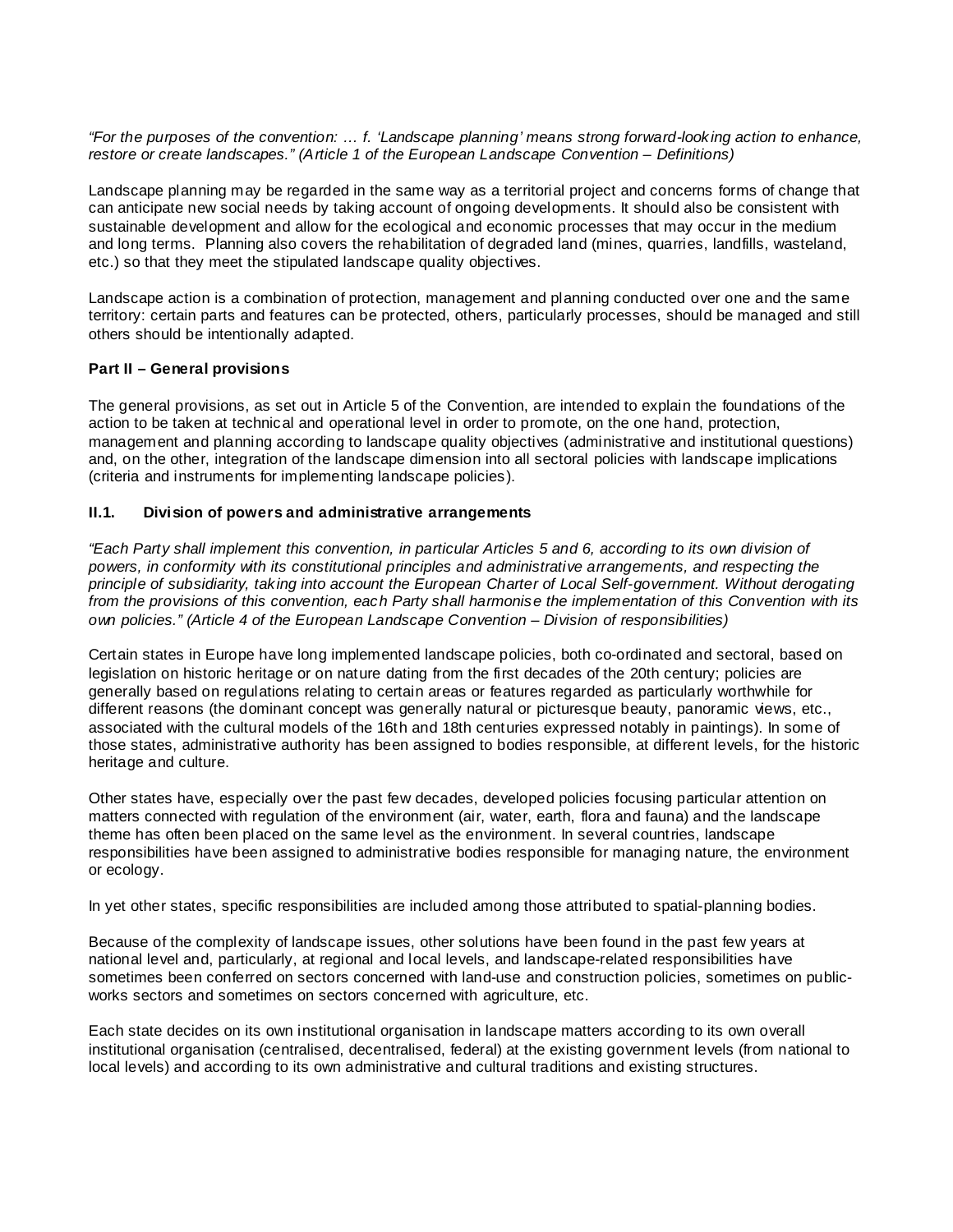It is advisable, however, for landscape matters to receive specific recognition involving autonomy both in the allocation of administrative responsibilities and in knowledge-based and operational activities, irrespective of whether or not they are included in larger administrative sectors.

Competences should be allocated to the different administrative levels in line with the subsidiarity principle, which requires that action should be taken as close to the population as possible. However, higher administrative levels may assume the tasks of guidance and co-ordination where these are not dealt with at local level (e.g. guidance, co-ordination, specialist data banks, national and regional planning policies and instruments, etc.) or where this would lead to greater efficiency. The experience of the different states and regions can be used as a point of reference when deciding on appropriate courses of action.

In order to make sure that the landscape dimension is incorporated into territorial policies, it is essential to engage in consultation, particularly prior consultation, between the different levels responsible for administering the area concerned (government and local authority departments) and between the different bodies and sectors of the same level (horizontal and vertical consultation).

Consultation should cover both the formulation of general strategies and operational decisions. In this way it will be possible to transcend the unrelated and particularistic interests inherent in a view of quality based only on the protection of specific areas and avoid the risk of different or, indeed, contradictory policies on the part of the various public-service sectors.

At national level, it would therefore be useful to establish permanent consultation processes and procedures and regular meetings between bodies with the most central administrative responsibility (ministries) in order to define and agree strategies and prepare consultation bodies (for example, a standing interdepartmental conference). The same could apply vertically between ministries and lower administrative levels (for example, state-region conferences) and also within the different administrative levels. In addition to these permanent bodies, procedures can be drawn up for collaboration between the different bodies and institutes (public and/or private) specialising in particular national and local problems, especially collaboration between departments responsible for different operational sectors in the regions, in supra-municipal bodies or in municipalities themselves.

Arrangements could also usefully be made for national, regional and local bodies of an advisory and guidance nature to provide assistance to the above-mentioned technical and administrative services (landscape observatories, landscape councils, landscape centres and institutes, etc.). These bodies could be composed of representatives of the administrative authorities, the scientific and professional communities concerned with landscape questions, and associations.

Within its landscape-administration structures and procedures each state should define the criteria for public participation and ways of organising it.

The public authorities should devote human and financial resources to landscape policy: such resources can either be specifically earmarked or come from other sectors (for example, the environment, tourism, public works, culture, etc.), perhaps with the introduction of landscape considerations into the aforementioned sectoral policies.

#### **II.2. Criteria and instruments for landscape policies**

The fundamental stages in the process leading to landscape action are:

- knowledge of the landscapes: identification, description and assessment;
- definition of landscape quality objectives;
- attainment of these objectives by protection, management and planning over a period of time (exceptional actions and measures and ordinary actions and measures);
- monitoring of changes, evaluation of the effects of policies, possible redefinition of choices.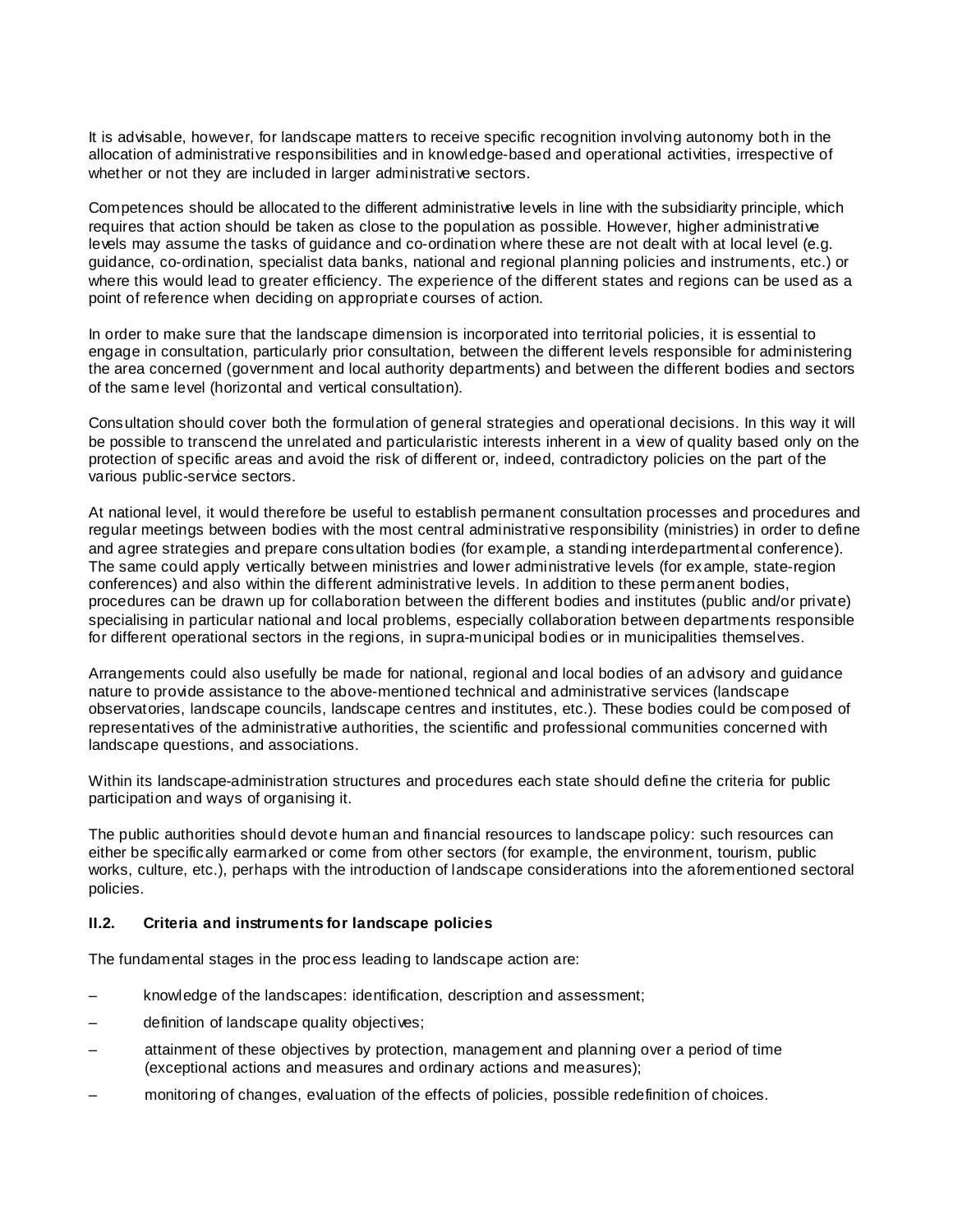Participation, consultation, pooling of ideas and approval (between institutions and the population, horizontal and vertical) should be organised at all stages in this process.

Here, the regulatory framework should concentrate more on principles than specific operational methods, which should be left to more technical instruments that can be more easily modified over time (implementation rules, appendices, etc.); they should encourage creativity in the research and experimentation which are already in hand in different states or which form part of collaborative action between several states.

### **II.2.1. Knowledge of the landscapes: identification, analysis, assessment**

Landscape knowledge constitutes the first fundamental stage in a process either of formulation of choices or of the involvement of the stakeholders whose activities influence the landscape; it leads to the establishment of landscape quality objectives and to landscape action.

### "C. Identification and assessment

1. With the active participation of the interested parties, as stipulated in Article 5.c, and with a view to improving knowledge of its landscapes, each Party undertakes:

a. i. to identify its own landscapes throughout its territory;

ii. to analyse their characteristics and the forces and pressures transforming them;

iii. to take note of changes;

b. to assess the landscapes thus identified, taking into account the particular values assigned to them by the interested parties and the population concerned.

2. These identification and assessment procedures shall be guided by the exchanges of experience and methodology, organised between the Parties at European level pursuant to Article 8." (Article 6 of the European Landscape Convention – Specific measures)

The various texts relating to the convention and the various experimental practices already being developed or operational in different European states show a diversity of approach to knowledge production that also reflects the diversity of cultural concepts. However, there is an acute awareness of the inadequacies of the most frequently used theoretical and methodological instruments for operational needs. Too often, they belong to compartmentalised disciplinary universes, while the landscape demands adequate responses within crossdisciplinary time and space constraints which can meet the need for a knowledge of the permanent changes at local level. Approaches include:

- one that may be described as "description-interpretation"; this attempts to meet the requirement for knowledge imposed by instruments and measures for managing territorial changes (general plan, sector plan, landscape projects, etc.);
- approaches that are more analytical and descriptive, relatively independent and having operational purposes.

The term "identification" should therefore be understood in its broad sense as the expression of this preliminary requirement; it is composed of a phase of comprehension and analysis of specific characteristics (description) and a phase of quality problem identification (assessment), which may vary according to the complexity of situations and objectives. The term identification should not be interpreted simplistically nor be limited to an inventory of landscapes but should be linked to the establishment of landscape quality objectives.

Landscape knowledge should be developed according to an identification, description and assessment process, which includes:

– an understanding and description of the specific physical characteristics of the sites in their current conditions, revealing the traces left by natural and human processes and recognising that landscape characteristics result from the action of natural and/or human factors and their interrelations;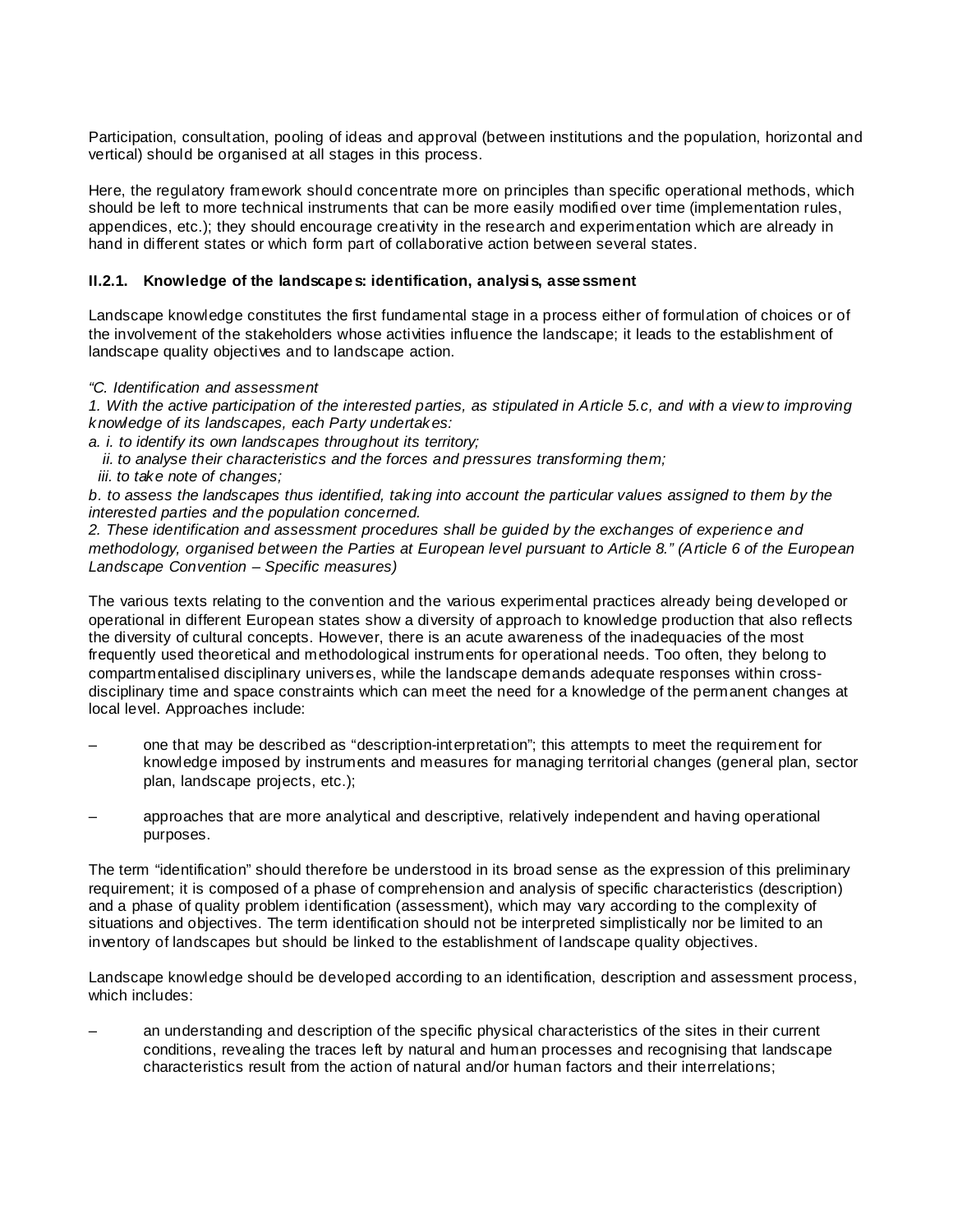- examination of their developmental processes and highlighting the past, present and foreseeable timerelated forces due to either human or natural factors and the possible pressures and risks facing landscapes;
- recognition of characteristics and value systems based on analysis by experts or knowledge of the social perceptions of landscape. This knowledge can be gained through various forms of public involvement in the process of landscape policy definition and through analysis of the geographical distribution of the population.

Guidelines for measures should not be too interventionist as regards the methods, stages and stakeholders involved in the process of knowledge production: certain public authorities may provide landscape catalogues or atlases for use as a stand-alone instrument, with bodies having specific responsibility for producing them. Depending on the state, such documents have various titles: landscape atlas, landscape catalogue, landscape map, landscape character assessment map, and so on. These supply a common reference framework and constitute a common language which makes communication easier between stakeholders. Other documents may leave it to the experts to choose whether to use descriptive analysis or interpretative description as the first stage in obtaining the knowledge required by the instruments of landscape policy definition and implementation, depending on the administrative level, scale, objectives and tools (programmes, plans, charters, etc.).

Action should be taken to:

- promote integration of the different knowledge-production approaches to observation of the territory (economic, social, environmental, historic/cultural, perceptive/visual, etc.);
- check that analyses concern the entire territory (which take account of outstanding, everyday and degraded parts) and not only parts or features regarded as significant or exceptional;
- ensure ease of access, clarity and transparency in the organisation and presentation of knowledge, with the particular aim of securing public involvement in landscape policy choices;
- encourage the establishment and availability of landscape databases; these should concern the condition of places, their past and present dynamics, pressures and risks, and both natural and human aspects of them. Information should be updated periodically, most frequently when changes are rapid. They should comply with nationally, and where possible internationally, recognised criteria so as to encourage exchanges of experience between states, regions and territorial communities at other levels.

# **II.2.2. Definition of landscape quality objectives**

### "D. Landscape quality objectives

Each Party undertakes to define landscape quality objectives for the landscapes identified and assessed, after public consultation in accordance with Article 5.c." (Article 6 of the European Landscape Convention – Specific measures)

Certain natural and/or historic elements of places may be given particular attention in order to preserve their specific role, particular historical meaning, and environmental and other potential, for example, in parts of the territory devoted to agriculture, hedges, planted areas, dry-stone or earth walls, terraces, individual monumental trees, springs or historic canal networks. The instruments used may range from forms of legal protection to grants to owners and farmers for upkeep, replanting or integration and to forms of improvement possibly accompanied by teaching material which provides guidance and passes on traditional methods of landscape upkeep.

Specific instructions and regulations may be introduced for certain types of operation and change that strongly influence quality of place, for example, electricity lines, telephone networks and masts, wind farms, quarries, mines, commercial and political advertising, leisure facilities (for example, campsites, caravans, recreational facilities) and so on.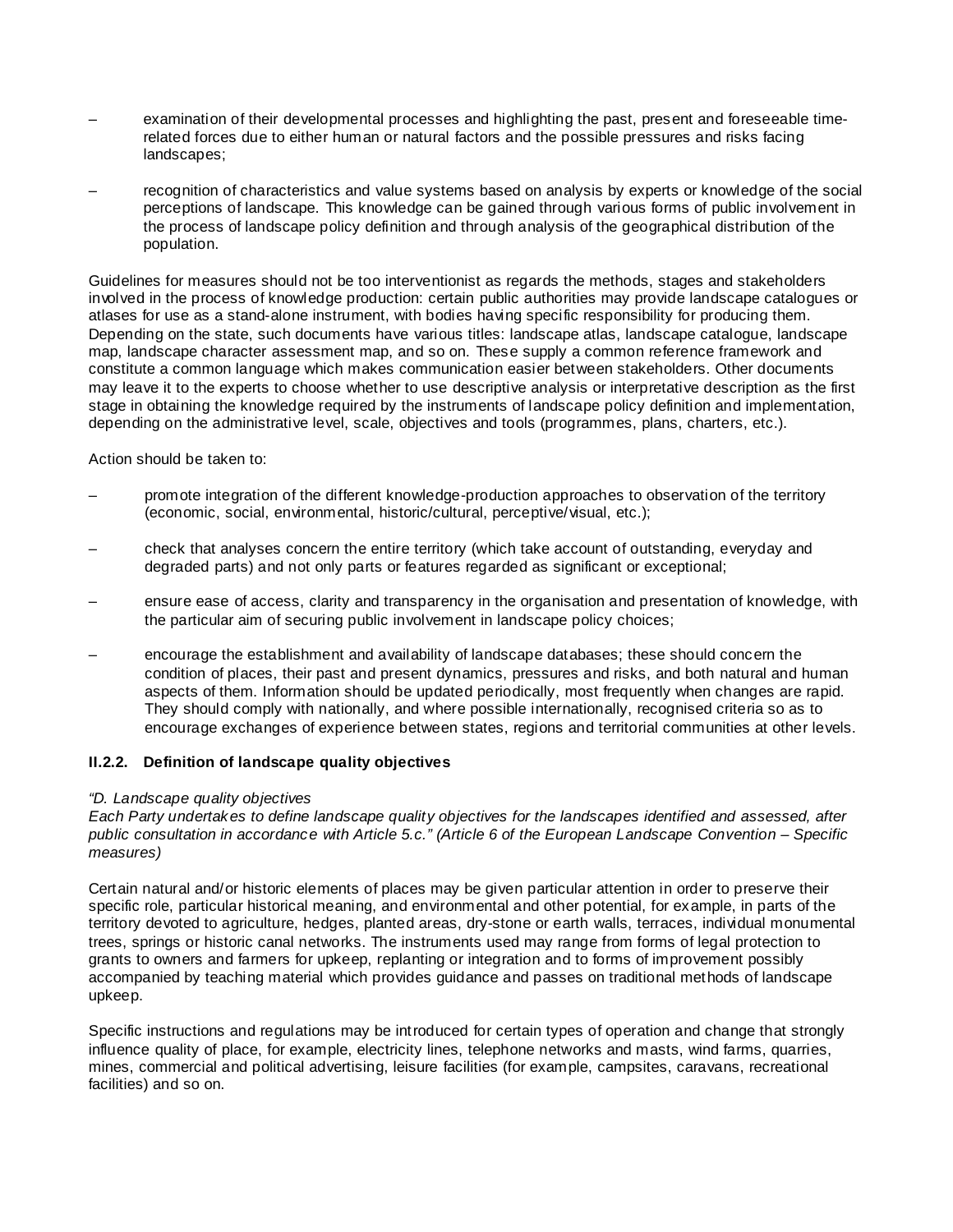Certain urban development themes and problems, which should be categorised according to the particular features of the different areas, may be the subject of specific instructions and regulations and may be mentioned as topics for special landscape studies: for example, town approaches, urban fringe, peri-urban areas, linear links between historic centres (ribbon developments) and so on.

Conditions for public access to landscapes should be guaranteed with due respect for private property, but access roads, roads, lanes and paths should allow the landscape to be enjoyed; to this end, in agreement with the relevant stakeholders, the authorities may arrange for the removal of visual obstacles or for the construction of viewing corridors on landscape deserving such treatment. Such access roads should also provide facilities for the welfare of users, that is, for their comfort and safety, and comply with sustainable development requirements.

The definition of quality objectives should be based on knowledge of the specific characteristics and qualities of the places concerned, and identification of their dynamics and of potential as well as of how landscape is perceived by the public. Certain landscape questions or aspects may receive special attention. Landscape quality objectives represent the end result of the process of devising landscape operations, which implies knowledge production, public consultation, policy formulation and action and monitoring strategies.

The objectives should constitute the preliminary guidelines for drawing up the measures to be taken to protect, manage and plan landscapes and manage them over time. They should be drawn up, linking the social requirements and values attached to the landscape by the public to the choice of policy decisions made concerning the substance of the landscape components. Particular importance should be devoted to the range of social perceptions, which reflect the population's diversity.

The concrete application of protection, management and planning choices should cover the whole landscape and refrain from dividing it into the number of elements which compose it: landscape is characterised by the interrelations between several domains (physical, functional, symbolic, cultural and historic, formal, etc.) that constitute both ancient and recent landscape systems. These may be interwoven and superimposed on the same section of territory. Landscape is not simply the sum of its constituent parts.

Landscape quality objectives should be defined by general landscape policy instruments for the different levels (national, regional, local, etc.) and formally implemented by town and country planning and development documents, as well as by sectoral instruments; in return, these documents can make a specific contribution to the formulation of landscape quality objectives.

To make the process successful, it is necessary to consult the public and all other relevant stakeholders from the outset and secure their approval and involvement.

### **II.2.3. Participation, awareness raising, training, education**

### A. Participation

### "Each Party undertakes:

… c. to establish procedures for the participation of the general public, local and regional authorities, and other parties with an interest in the definition and implementation of the landscape policies mentioned in paragraph b above;" (Article 5 of the European Landscape Convention – General measures)

The certainty that strengthening the relationship between the population and its living surroundings underpins sustainable development affects the whole process of landscape policy definition. Moreover, participation is regarded as an instrument for strengthening the identities of populations, which recognise themselves in their surroundings.

Public involvement, which may entail contradictions resulting from the diversity of the value systems espoused by the various social groups, should be regarded as enriching and as an opportunity to validate knowledge and the definition of objectives and action.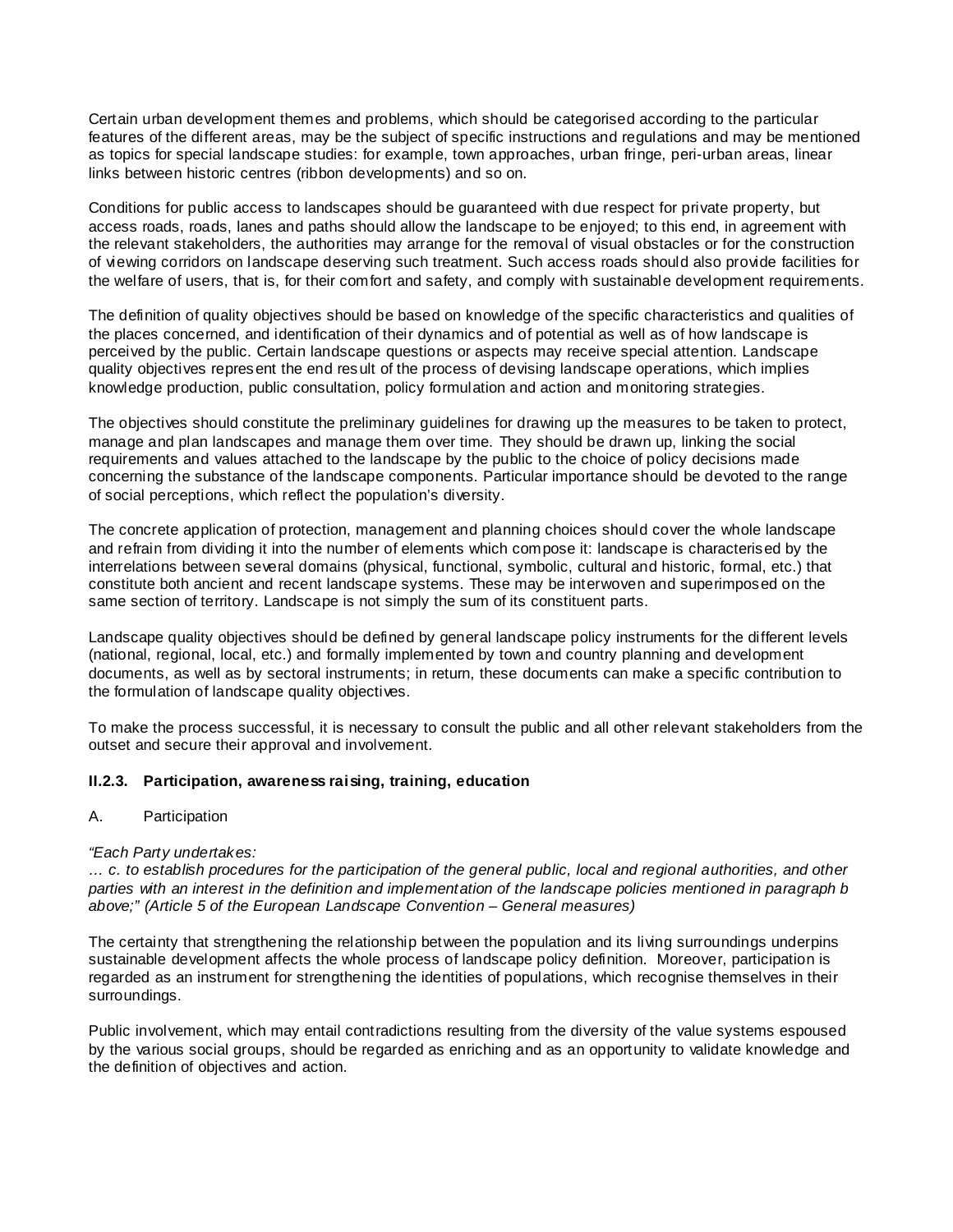Participation implies two-way communication from experts and scientists to the population and vice versa. The population possesses empirical knowledge (local and naturalistic knowledge) that may be useful in completing and contextualising specialist knowledge.

This also has an influence on "assessment" activity, understood as a dialectical comparison between analyses by experts and the values attached by the population to landscape, in the knowledge that different systems of "values" and "non-values" exist that may be well-entrenched or still in the process of definition; these value systems (universal, specific to national cultures, to local cultures, to each individual's culture) belong to both scholarly culture and to popular culture: they are qualitative and not quantifiable and some of them are sometimes mutually opposed. The concept of participation involves taking into account the social perception of landscape and popular aspirations in choices regarding landscape protection, management and planning. In this sense, the concept of landscape proposed by the convention implies an exercise in democracy whereby differences are accepted, common characteristics found and operational compromises eventually reached; these represent an alternative to the drawing up by experts of hierarchical classifications of landscape qualities.

The means of participation should be chosen by each state from among methods appropriate to the different problems identified, taking account of current consultation and comparison customs, the different administrative organisations, the characteristics of the various territorial situations, the types of operational instruments used, the scales of operation, and experience both past and present at international level. In any case, participation should involve all the relevant stakeholders: national, regional and local authorities, the population directly affected, the general public, non-governmental organisations, economic operators and landscape professionals and scientists.

Participation should be a feature of all the different phases in the processes of drawing up and implementing landscape policies, in particular those of landscape appraisal, definition of landscape quality objectives, decision-making and implementation of actions over time. Participation should also be regarded as a system for the mutual information of the relevant stakeholders. It is particularly important that participation take place at all stages of implementation, from the initial knowledge phase through to the implementation of agreed actions, that is, in the execution of projects in which all relevant stakeholders have participated.

In defining the procedures for approving choices, reference may be made to tried and tested processes such as consultation, public inquiries, information meetings and educational exhibitions. These processes may also be used simultaneously.

### B. Awareness-raising

### "A. Awareness-raising

Each Party undertakes to increase awareness among the civil society, private organisations, and public authorities of the value of landscapes, their role and changes to them." (Article 6 of the European Landscape Convention – Specific measures)

The need to make civil society, private organisations and public authorities aware of the value of landscapes, their role and changes in them does not mean that these bodies are not sensitive to the quality of the places where people have their lives (their cadre de vie). It in fact means that existing sensitivities are not always in working order and that the parties do not always recognise the link between landscape and their daily lives. Awareness-raising is therefore a way of making clear the relations that exist between people's cadre de vie, the activities pursued by all parties in the course of their daily lives and the characteristics of the natural environment, housing and infrastructure. Awareness-raising based on personal contacts is made up of the experience gained from exchanges between local people affected by the planning decisions to be taken and persons possessing scientific and technical knowledge, that is, scientists and experts.

Various forms of awareness-raising may be used on a permanent, periodic or occasional basis: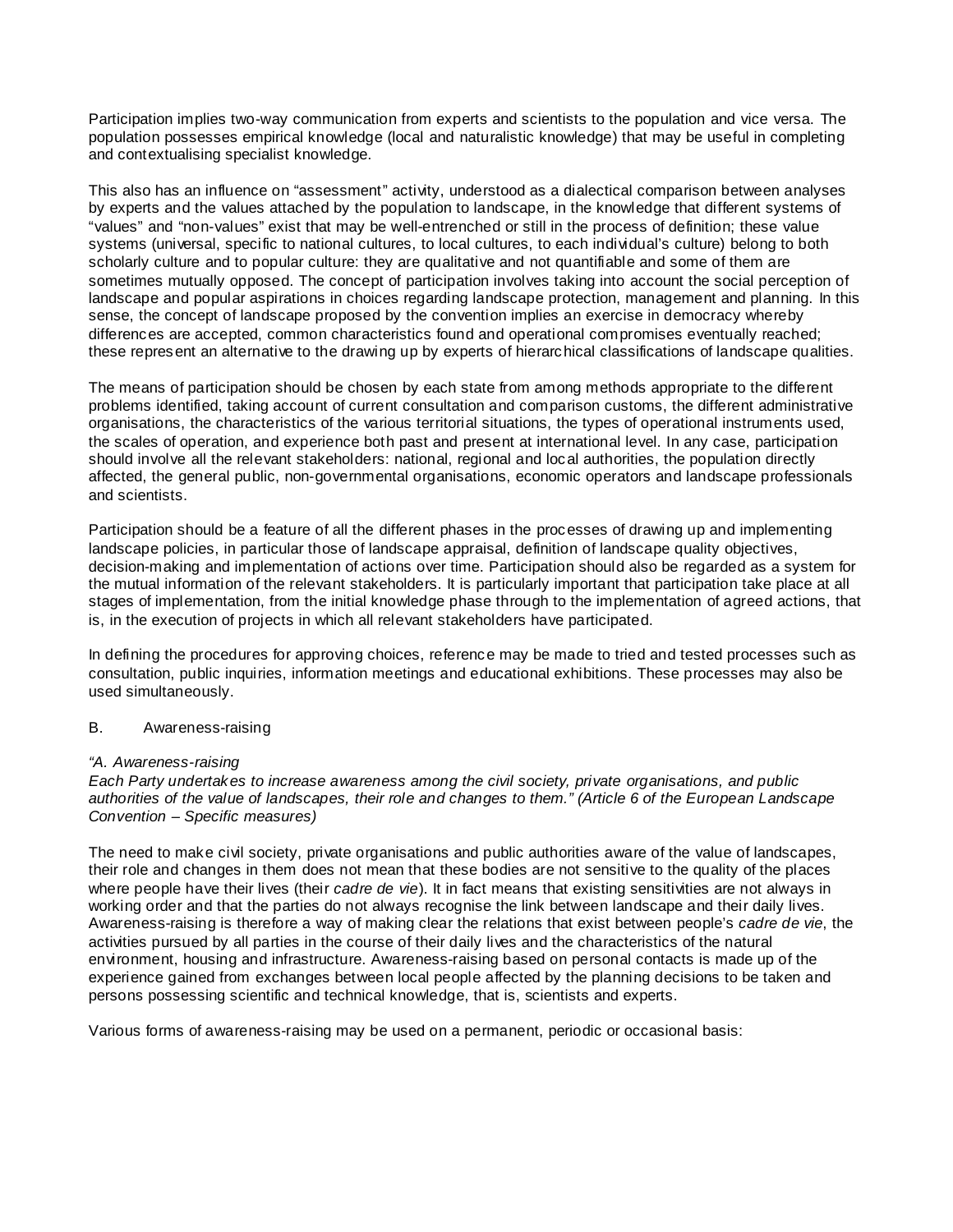- publications, exhibitions, audiovisual means, simulations and shows by artists and photographers may be employed nationally, regionally or locally. Already widely used, written and audiovisual presentations may take the form of illustrated booklets, slide shows with sound or exhibitions, all on various scales. These methods are often used at local level to talk about the landscape of a municipality or a number of municipal territories. They may also be the subject of presentations followed by a debate with the local population, which makes it possible to ascertain local people's views. Landscape simulation or representation tools employing 3-D methods or block diagrams lead to better understanding and discussion between all involved;
- television broadcasts, though still inadequate, should be developed for both general issues and local experiences;
- local awareness-raising experiences, such as guided visits to an area involving local people, elected representatives and experts or scientists. Such experiences may give rise to a debate and lead to collective thinking about the future of the landscape. Some of these experiences may form part of wider festivals.

Awareness-raising should include not only populations, elected representatives and representatives of the public authorities but also companies, non-governmental organisations, the scientific and technical community and artists. Awarenes-raising should be understood as a knowledge-spreading process operating in all directions from policymakers to field personnel and local inhabitants and vice versa.

### C. Training

" B. Training …

Each Party undertakes to promote:

a. training for specialists in landscape appraisal and operations;

b. multidisciplinary training programmes in landscape policy, protection, management and planning, for professionals in the private and public sectors and for associations concerned;" (Article 6 of the European Landscape Convention – Specific measures)

Many states now have training for specialists in landscape appraisal and operations. Such training should be encouraged and developed. Courses should be geared to a view of landscape linked to sustainable development, that is, they should train people in the relationship between landscape and economic development, between landscape and the renewal of natural resources and between landscape and social justice.

Courses of this nature are aimed at training designers, managers, engineers and technicians specialising in landscape protection, management and planning. They cover both the commissioning and management of projects. They lead to a state-recognised diploma and are now part of a European educational programme under which university exchanges between states are possible.

Training meets the needs of all involved for specialist and refresher education:

- national and local institutions and bodies responsible for landscape and training should promote the setting up of specialist courses aimed at training, on a multi-disciplinary basis, landscape appraisal and operations specialists and offering landscape research training;
- non-specialist university courses should allow for the introduction of landscape themes into the training of technicians whose activities influence a territory's landscape characteristics;
- special information and in-service training programmes should be provided for elected representatives, the technical staff of public authorities of all levels and sectors, professionals in the private and public sectors whose activities affect the landscape (agriculture, cultivation, etc., in such a way as to increase the inclusion of landscape in sectoral policies) and the associations concerned;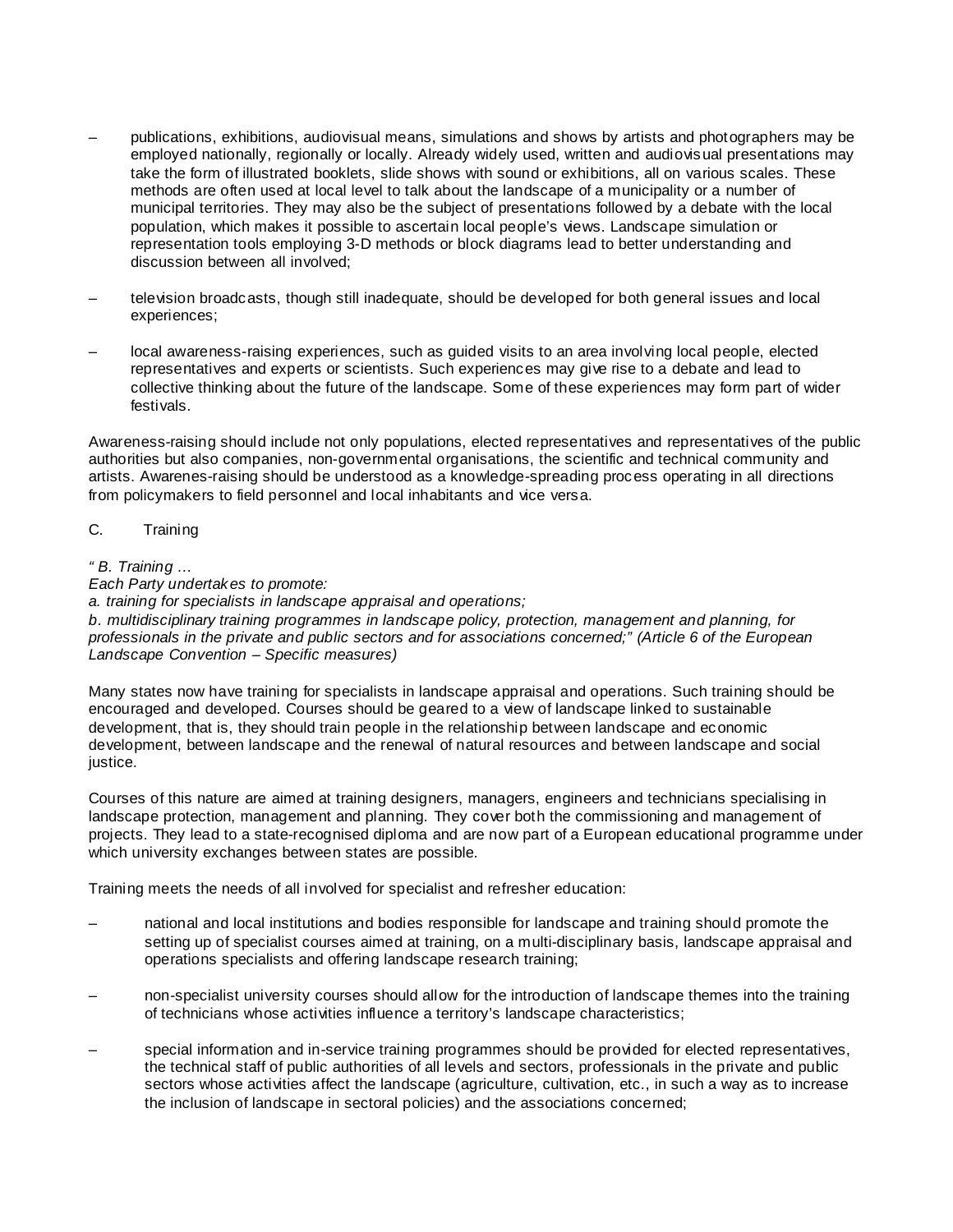– theoretical and applied research programmes on landscape should be developed on a multidisciplinary basis and promoted by states and the other administrative levels in a context of international cooperation. The anticipated contributions of landscape research concern theoretical knowledge, relations between landscape and sustainable development, public policies and their evaluation, links between landscape research and education, landscape economics, the history of landscape and its representations, the relationship between landscape appraisal approaches and public action, the integration of sectoral disciplinary viewpoints in order to appraise places from the landscape perspective, participation of the relevant stakeholders in drawing up and implementing landscape policies and the definition of policy implementation instruments. On the whole, research should be directed more specifically at "action research" whereby there is a close relationship between fundamental research and public action. This link between the two can bring about valuable results for landscape protection, management and planning on the theoretical, methodological and operational levels.

### D. Education

### "B. ... and education

Each Party undertakes to promote: …

c. school and university courses which, in the relevant subject areas, address the values attaching to landscapes and the issues raised by their protection, management and planning." (Article 6 of the European Landscape Convention – Specific measures)

While schools in certain states already offer landscape training, such training should be strengthened so as to develop children's sensitivity to questions which they are likely to experience when looking at the quality of their surroundings. Furthermore, this is a way of reaching a population through the family.

This can come about through education in several disciplines, whether geography, history, the natural sciences, economics, literature, arts, architecture or engineering disciplines, or civics education.

School curricula at various levels should foster an awareness of landscape themes through learning to read landscapes and through sensitisation to relations between *cadre de vie* and landscape, to relations between ecology and landscape problems and to social and economic questions.

Landscape constitutes a teaching resource because, when reading it, pupils are brought face to face with visible signs of their surroundings that relate to spatial-planning issues. Landscape reading also makes it possible to understand current and historical approaches to landscape production as an expression of a community's identity.

### **II.3. Methods of implementation**

### "E. Implementation

To put landscape policies into effect, each Party undertakes to introduce instruments aimed at protecting, managing and/or planning the landscape." (Article 6 of the European Landscape Convention – Specific measures)

The means of implementing landscape policies or introducing the landscape dimension into sectoral policies may be either regulatory or voluntary. New methods of implementation could also be used. The choice of method can depend on the local situation, which will vary even within the same country.

Implementation of landscape policies or of policies to introduce the landscape dimension into sectoral policies may combine these different means according to the ends in view, the specific characteristics of the territory, the population and administrative organisation concerned, and so on. This applies to all landscape situations and all activities that shape them. Implementation may be included in general and sectoral instruments at the different administrative, programming and spatial-planning levels; it may provide for land acquisition by the competent authorities.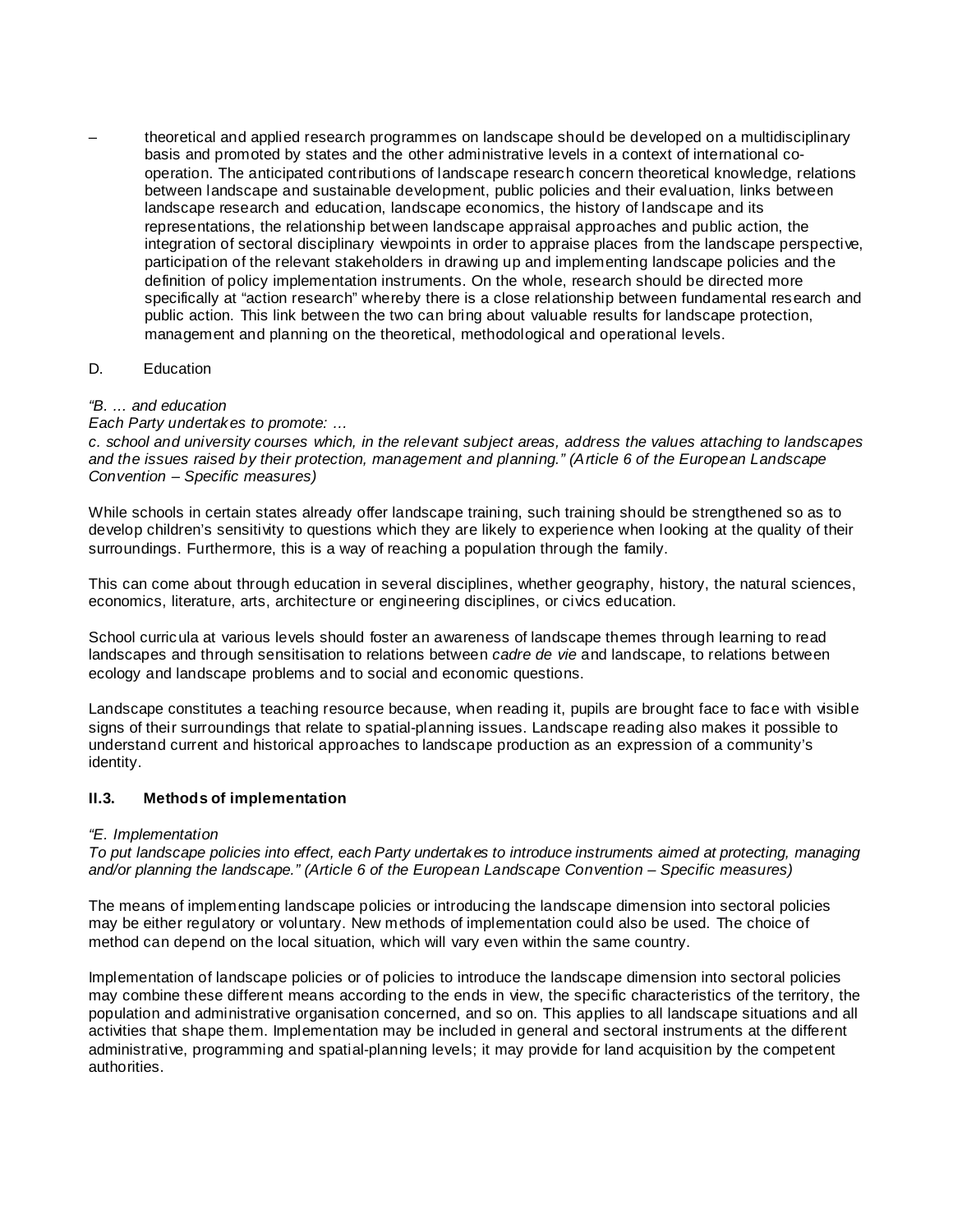## **II.3.1. Regulatory implementation**

Regulatory implementation depends on the legislation that exists and the type of objective; that is, it depends on the desired outcome in terms of protection, management or planning. Measures may be included in spatialplanning documents or provide for specific instruments.

- Inclusion of objectives in a protection policy: measures should ensure the conservation and upkeep of significant or characteristic aspects of a landscape; protection should be accompanied by a phased management plan. Existing specific legislation could be used or new legislation could be drawn up.
- Inclusion of objectives in a management policy: measures may provide for the upkeep of existing landscape structures (some of these may be acquired by the competent authority).
- Inclusion of objectives in a planning policy: the measures may provide for planning schemes or for appropriate new facilities. Financial provisions for financing the proposed actions and/or technical and operational aids may be laid down.

### **II.3.2. Voluntary implementation**

Voluntary implementation is based on agreements, charters, quality labels or contracts between the authorities and relevant stakeholders. It may involve financial provisions for funding the proposed actions and/or technical and operational assistance, for example:

- in the case of a protection policy: agreements providing for the upkeep of a landscape. It may be appropriate for compensation to be awarded to those adversely affected by the impact of a landscapefriendly measure;
- in the case of a management policy: agreements or contracts providing for the upkeep of existing landscape structures. If necessary, funding equivalent to the cost of upkeep may be granted (for example, upkeep of hedges, canals, paths, etc.);
- in the case of a planning policy: agreements or contracts providing for the creation of new structures or facilities with appropriate financing. These new structures or facilities should blend in with the existing landscape, that is, they should comply with defined landscape quality objectives.

### **II.3.3. Instruments for landscape policies**

To implement landscape policies, a general planning and development process should be introduced: this should use specific instruments and provide for the landscape dimension to be included in sectoral instruments. It should be based both on general principles at national level, even if decentralisation is anticipated, and on the linkage of competences at several levels and several types of implementation instruments.

Instruments are already being put to use in several countries and each of them can be a model for either the creation of new instruments or the improvement of existing ones.

The main categories of instruments are:

- landscape planning: landscape study plans included in spatial planning;
- inclusion of the landscape in sectoral policies and instruments;
- shared charters, contracts, strategic plans;
- impact and landscape studies;
- evaluations of the effects of operations on landscape not subject to an impact study;<br>– protected sites and landscapes;
- protected sites and landscapes;
- relationship between landscape and regulations concerning the cultural and historic heritage;
- resources and financing;
- landscape awards;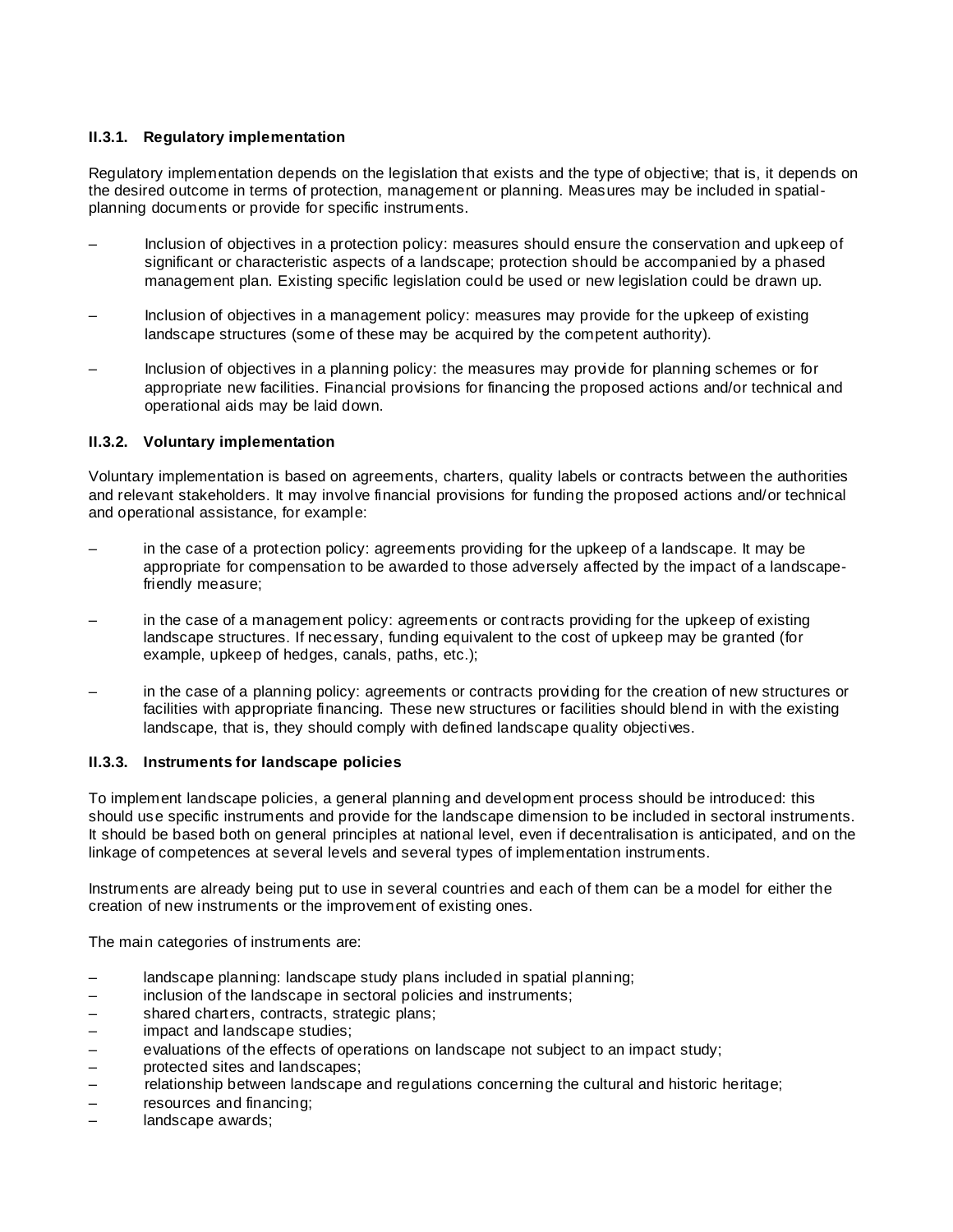- landscape observatories, centres and institutes;
- reports on the state of the landscape and landscape policies;
- transfrontier landscapes.

#### **Appendix 1**

#### **Examples of instruments used to implement the European Landscape Convention**

The purpose of this appendix is to provide some examples of instruments used to implement the European Landscape Convention. It can be supplemented by the experiences of parties to the convention on their own territories, which will provide useful lessons for improving the approach to landscape action.

It is proposed that each party contribute to the setting up of a database to appear on the website of the Council of Europe's European Landscape Convention. The database would be a "toolbox" which would help provide mutual technical and scientific assistance through the collection and exchange of landscape experience and research, as provided for in Article 8 of the European Landscape Convention on mutual assistance and exchange of information.

### **1. Landscape planning: autonomous landscape plans or landscape studies as part of spatial planning**

It is necessary to emphasise that landscape issues should be approached through a systematic landscape planning process adapted to the different administrative levels, from national to local, throughout the whole territory, including urban and extra-urban areas.

The process could take the form of:

- a. a proper landscape planning and development system endowed with specific instruments, interconnected at the different administrative levels (landscape plan);
- b. a systematic introduction of the landscape dimension into ordinary planning at different levels (national, regional, local), supplemented by specific studies and instructions (landscape studies). All spatial planning should have a landscape dimension.

Such choices may present themselves simultaneously in a range of situations, even within one and the same state.

Irrespective of the question of regulatory and operational autonomy, it is important that there should always be specific studies on the appraisal of surroundings from a landscape perspective or that the direction of operations should be specifically defined.

In accordance with the definition in the European Landscape Convention, such studies and directions should concern protection of the characteristics of areas already recognised as being high-quality, the ordinary quality of areas or reassessment and rehabilitation problems.

These include:

- operational provisions concerning protection, management and planning, re-assessment and/or rehabilitation;
- educational provisions on informing and raising the awareness of the public and economic operators;
- direct participation by local people and stakeholders;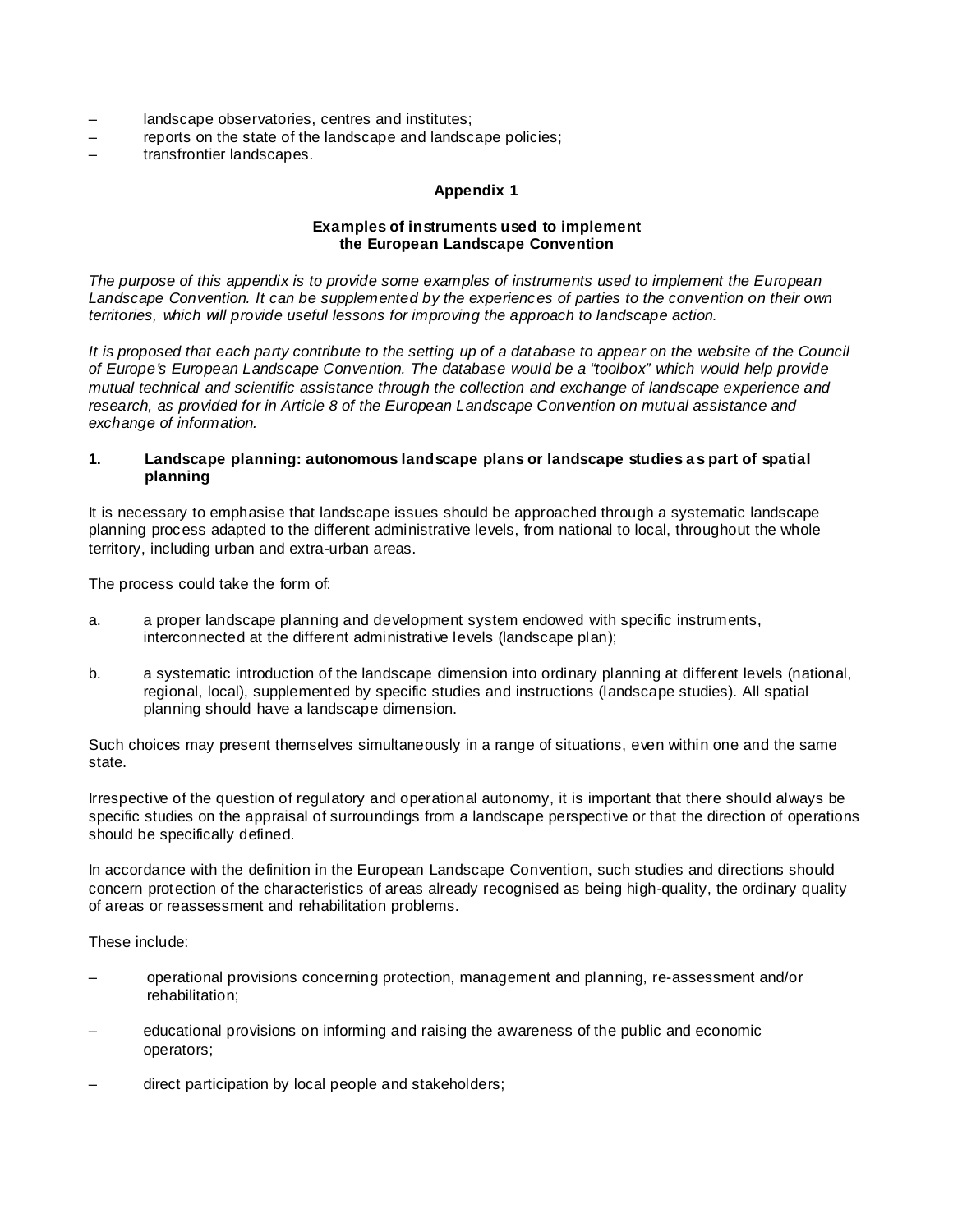– tools to follow the transformation process and to gauge the level of effectiveness of the policies that have been put in place.

A landscape plan or study will take the form of mapping documents and reports setting out the objectives and proposed measures.

It is also important to make maximum use in such a planning process of instruments for preliminary vertical and horizontal consultation between the different levels and sectors concerned with the administration of the territory. It would be helpful for such consultation processes to be given statutory backing, or to be supported by appropriate administrative procedures.

Participation concerns the different stages in the process of elaboration and implementation of landscape policies; in particular those related to landscape knowledge, those concerning the definition of landscape quality and decision, and realisation of actions over a period of time. Participation entails rights and responsibilities for all.

It would also be useful to specify periods of validity, updating or renewal of landscape plans and studies, taking account of different factors, such as:

- the speed of change according to the areas concerned;
- the actual possibilities for involving public authorities in devising such instruments;
- public sensitivity to such issues;
- opportunities for sustainable development as revealed by consideration of the landscape quality of the sites concerned.

#### **2. Inclusion of the landscape in sectoral policies and instruments**

It is particularly important in the present context for:

- all spatial planning and development instruments, whether sectoral or partial, to comply with the provisions contained in landscape plans or studies;
- all spatial planning, development and management programmes and instruments to include the landscape dimension in both the appraisal and operational phases;
- numerous forms of vertical and horizontal consultation between the competent bodies to be provided for and implemented;
- an integrated landscape approach to be present in the various sectoral instruments in the area concerned.

In particular, by way of example, landscape plans and studies should be part of energy management programmes, all types of infrastructure and transport programmes and projects; plans for catchment areas; heritage and tourism programmes and plans; programmes, regulations, plans, actions and financial instruments for farming activities, existing nature-protection instruments (e.g. parks and reserves, etc.).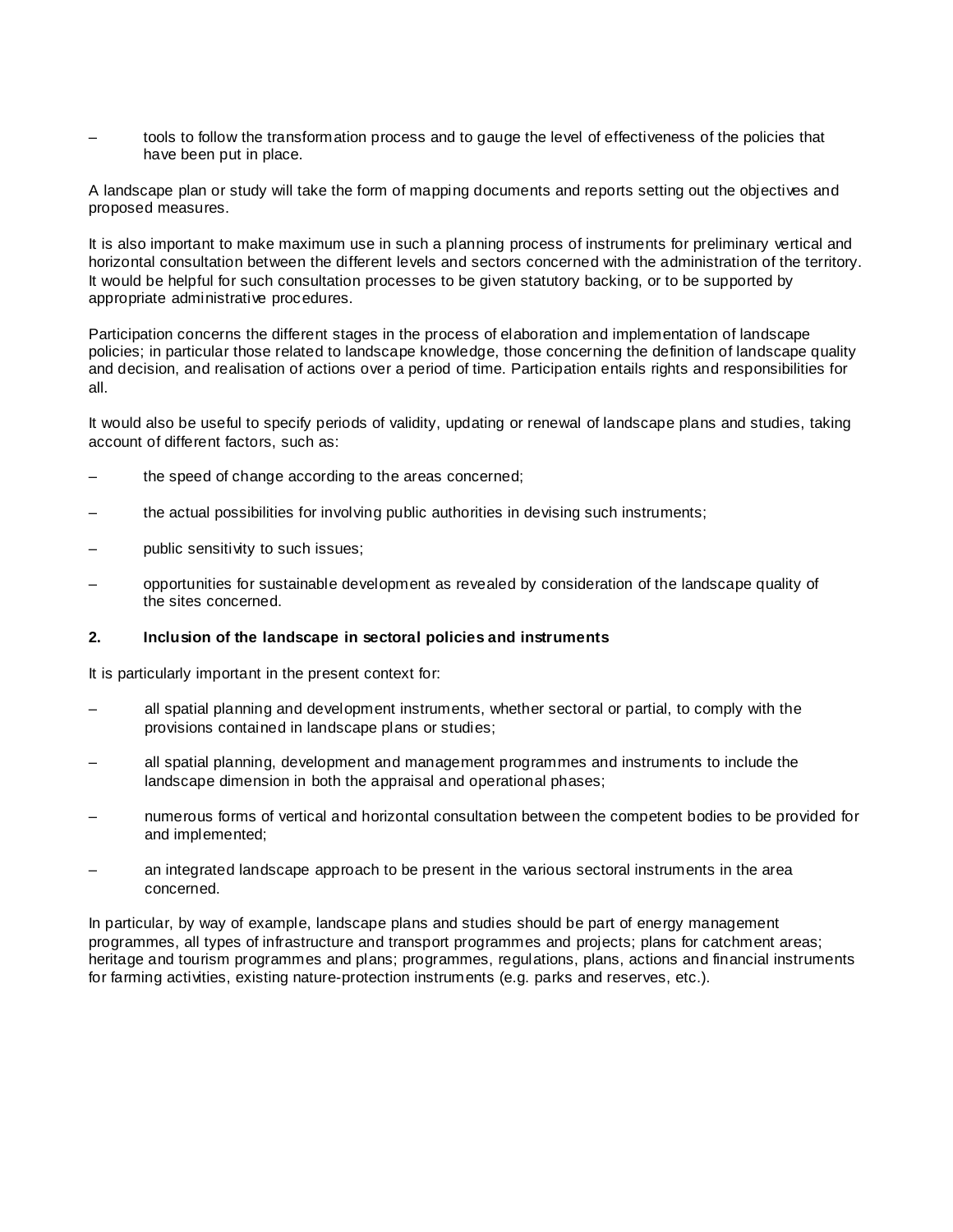#### **Principal characteristics of the analysis process and of landscape action plan for inclusion within general landscape planning instruments and within sectoral instruments**

An outline of the stages of the general landscape planning process (landscape plans, integration of landscape issues in the general planning procedure) is set out below. Details of sectoral territorial transformation planning processes (sectoral plans and projects) and consultation and negotiation methods (charters, contracts, shared strategies are also given).

1. In accordance with the results of the knowledge acquired through activities focusing on the entire territory (identification and characterisation) clearly-defined and demarcated "landscape units" should be identified.

The expression "landscape unit" is used to emphasise the importance of systematically studying the places concerned from the landscape perspective. It would be wrong to focus solely on just one form of analysis (for example, ecological, geographical, historical, visual, etc.). However, several terms based on different forms of landscape description and site interpretation may be used, as already happens in various states (for example, unit, area, system, structure, element (not only territorial but also linear, in networks, etc.)).

2. The landscape plan or study should set "landscape quality objectives" for each landscape unit. These cover:

– conservation and upkeep of quality features (morphology, constituent elements, colours, etc., also taking account of construction methods and materials and symbolic characteristics and places, etc.);

– provision for hubs of development in accordance with the various recognised landscape features, ensuring that development does not degrade landscape quality;

– reassessment and/or rehabilitation of degraded or problematic areas in order to restore their qualities or create new ones.

3. The area's landscape quality (protection, management, planning, reassessment, etc.), should be defined with regard to general and operational requirements and activities relating to devoting special attention to the measures needed for enhancing the landscape and for public use and accessibility of the sites concerned.

4. The landscape plan or study should also include provisions on awareness raising, training and information to the public and to the different stakeholders whose activities affect the landscape (economists, technicians, administrators, etc.).

5. Landscape plans or studies should also include agreements, grants and financing for the upkeep of landscape components, creation of structures and recreational and educational activities, etc., either by using specifically earmarked funds or indicating and emphasising the possibility of using funds belonging to particular sectors such as agriculture, tourism, culture, public works, etc., or encouraging the active participation of the general public and non-governmental organisations.

6. A short- or medium-term management programme for the implementation of action, presenting actors and the means to carry it out should be defined.

7. It is essential to have a means of monitoring landscape changes and the effectiveness of operations. This should help in the process of reviewing and reformulating landscape quality objectives and of redefining all phases of landscape policy and its resources on a periodical basis.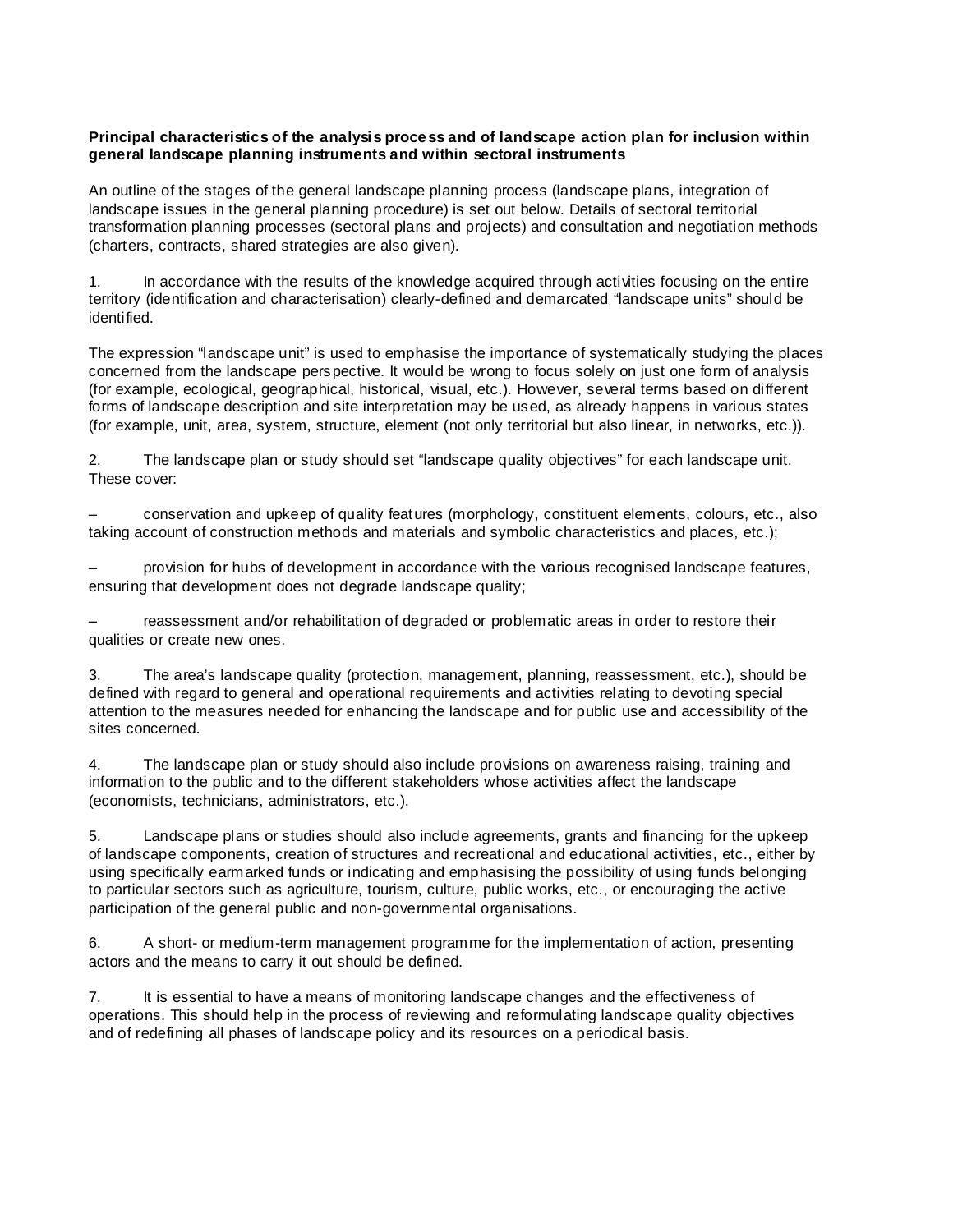# **3. Charters, contracts and shared strategic plans**

Consultation and negotiation instruments are spreading and have become more common over the past few decades: they can be used for landscape matters and there are already some positive experiences. In this case, they should involve the common validation of landscape identification and description, the drawing up and approval of quality objectives and medium- and long-term control strategies by the different landscape stakeholders; they should include reciprocal commitments on better implementation of landscape policy through a programme of practical and sustainable action.

The various administrative bodies are responsible for defining the characteristics of such instruments in line with their own particular situation: developers, forms of involvement of stakeholders, forms of negotiation and contract, ways in which choices are made, responsibility for co-ordination, legal procedures for defining and implementing the necessary action.

On the basis of existing experience, emphasis should be placed on the importance of broader involvement by the various stakeholders (public and private, individual and collective, national, regional and local levels, general or sectoral, etc.), the contribution of landscape technicians during the different phases, provision to the public of a clear and validated framework of preliminary knowledge. Prior consultation of all relevant stakeholders is essential in order to guarantee success, and can take various forms.

### **4. Impact and landscape studies**

The impact procedures – environmental impact studies (EIS) and strategic environmental assessment (SEA) – required by the European Union in order to assess the consequences of planning projects for the environment are extremely useful instruments for studying the direct and indirect effects of projects on areas and identifying the measures needed to counter or reduce those effects, where necessary. These procedures may also be used in states that are not members of the European Union. However, current experience points to the frequent inadequacy of methods of analysing and evaluating the landscape dimension, which is often regarded as a sectoral theme representing just another environmental component (like air, water or earth), to be assessed in many cases through quantitative indicators. It is therefore imperative to have a proper qualitative evaluation of the effects of development projects on the landscape.

A change in the content of these procedures is essential for an overall integrated interpretation of sites according to the different viewpoints.

It is essential to introduce landscape quality objectives (landscape plans, area development plans with a landscape content, etc.) into impact studies in order to ensure that projects are as consistent as possible with those objectives.

In any case, it is essential to arrange for action to mitigate and offset any negative effects produced by development projects on the surroundings, from the viewpoint of the landscape and environment (integration of the two viewpoints).

It would be useful to apply the guiding principles of SEA with a view to the estimation and verification of spatial planning plans and programmes, since such evaluation involves a comprehensive and overall consideration of the landscape and particularly of its capacity to tolerate the planned developments.

### **5. Evaluation of the landscape effects of operations not subject to impact studies**

All development projects, whatever their nature, generally on a local scale, should take account of landscape quality factors. Certain states have adopted specific instruments in this field. Evaluation should contribute to decision making by administrative bodies and educate and accustom technicians, administrators and private individuals to take account of the landscape dimension as soon as the process of project definition starts.

A specific procedure should therefore be established if landscape evaluation is required of projects for which official permission is required, but which are not yet subject to an EIS or to an SEA.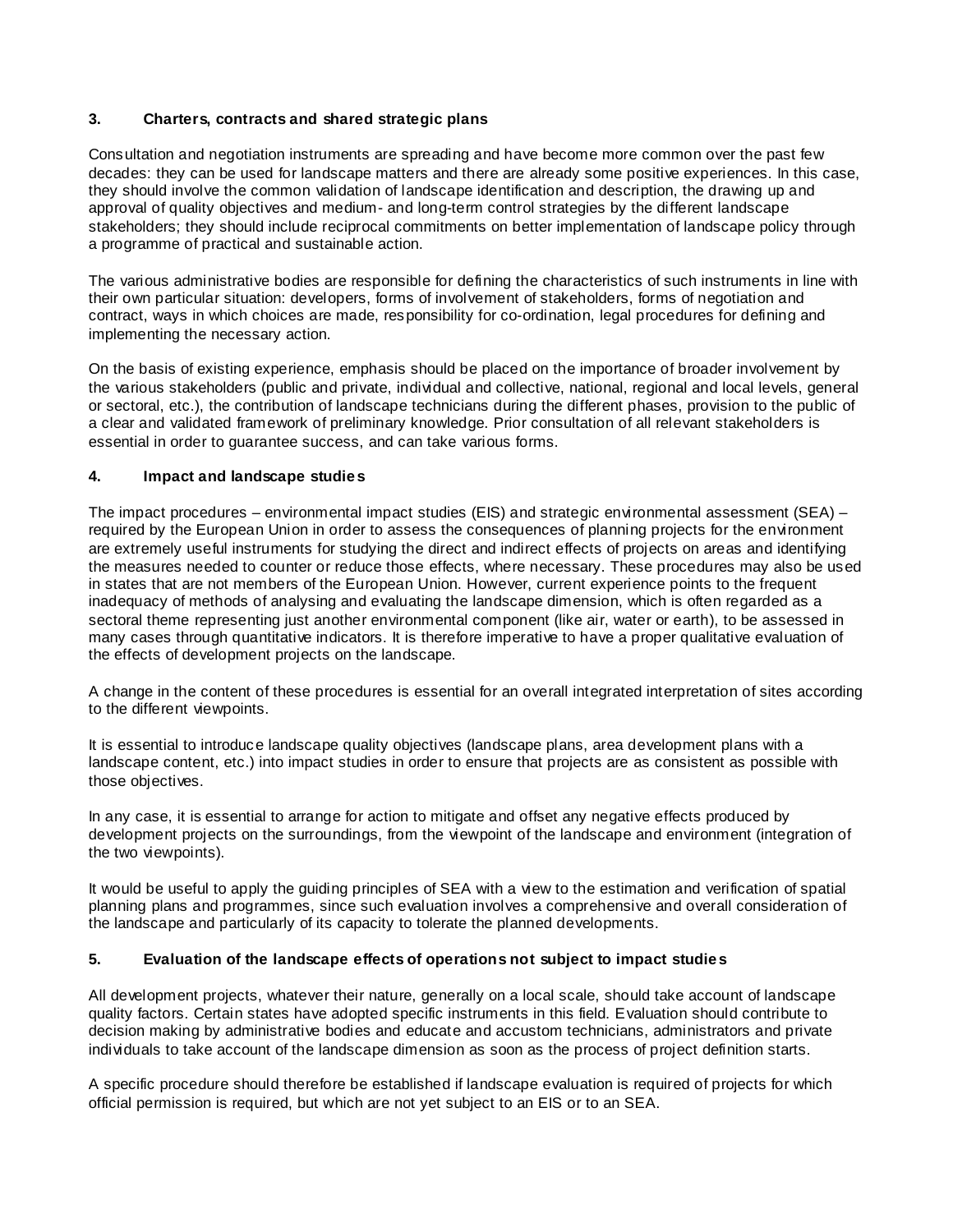It should be stressed, however, that the documentation required and the procedure involved should not be highly expensive or technically complicated. Furthermore, evaluation of landscape effects should be considered separately from the infrastructure or construction project and involve specific documentation and procedures, whilst allowing an overall integrated analysis of the relationship between the sites concerned and the development project.

The documentation should:

- show how the project fits into the different contexts (the "immediate" context of a development proposal, and its "halfway" and "distant" contexts), which present problems of visibility and intervisibility of sites in the largest areas; the link with materials, colours and building techniques; impact on biotic and abiotic aspects;
- show the condition of the sites and contexts before work is carried out; demonstrate the consistency of the project characteristics with the contexts; simulate how the site will look afterwards;
- demonstrate that the project conforms in its landscape planning and development instruments (plans, charters, etc.) to landscape quality objectives, where they exist;
- assess the effects of the proposed development on the places concerned and introduce, where necessary, mitigation measures which will ensure the maintenance of good landscape quality in those sites and compensation measures contributing to environmental quality.

### **6. Protected sites and landscapes**

It is important to encourage a policy to ensure the quality of the territory as a whole by defining policies for appraising, planning, developing and managing everyday or degraded landscapes, rather than merely identifying and protecting exceptional sites. The latter category, which has long been trialled in many countries, including in respect of monuments and natural sites, has been showing signs of crisis for some time, particularly when it overrides other policies and constitutes passive protection of sites isolated from the territory as a whole; as a result, permits to carry out modifications are subject only to the opinion of specialists and professionals.

While it may be considered appropriate to introduce specific regulations for particular sites (or amend existing laws), it is necessary to reach a broad agreement on objectives, that is:

- about continuity of social representations attested by iconography, travellers' stories, historical documents, etc.;
- about recent studies dealing in particular with:
	- current cultural values that are described by specialists, but not yet integrated by populations (contemporary architecture, industrial archaeology);
	- value systems, notably the symbolic ones, that are accredited by local populations (minor heritage, sites in relation to history or local legends, etc.).

The particular features of each state should be taken into account. It seems preferable to avoid criteria of the "pictures que", "natural beauty" or "outstanding" type, as these belong to cultural concepts specific to earlier 20thcentury legislation on the protection of monuments and sites. Reasoning based on a place's specific characteristics may be supplemented or replaced by reasoning based on particular sensitivities or risks.

For such places, each state should specify according to its own needs:

– general and specific protection measures and instruments: for example, a classification or a simple list, use of existing institutional instruments such as parks and reserves (cultural parks, regional parks, archaeological reserves, etc.); creation of new instruments; its own provisional protection measures;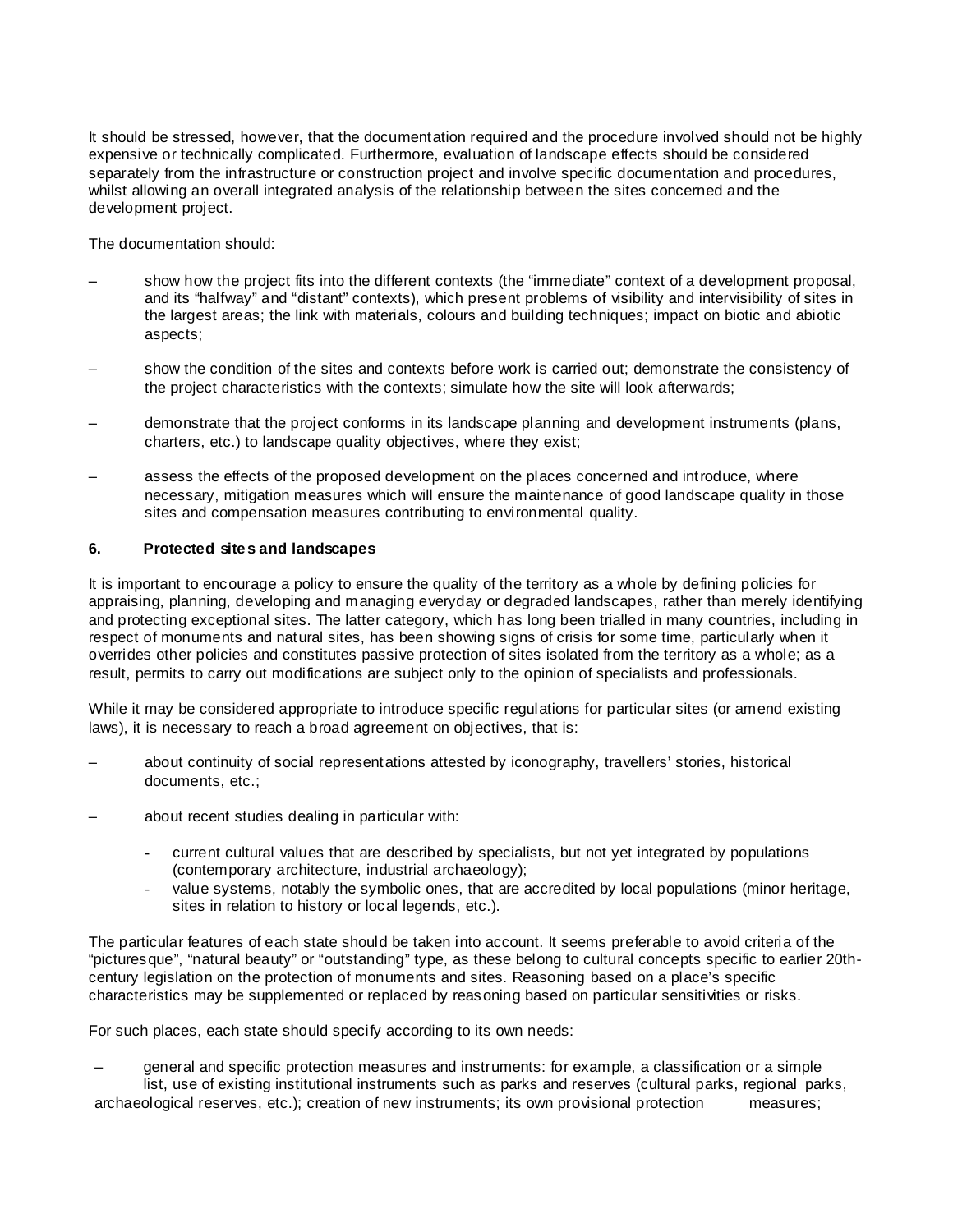– characteristics of listing and protection instruments: for example, description of the site and the main reasons for protecting it, with official notification to the public and private owners.

Specific, binding regulations or simple guidelines should ideally be drawn up for each protected site according to its size and features, etc.; or specific landscape plans drawn up for each protected site or for certain particular types of landscape. The rules concerning them should be made part of general landscape planning and development.

### **7. Relationship between landscape and regulations with regard to the cultural and historic heritage**

Generally speaking, every state already possesses legislation, an administrative organisation and specific instruments for safeguarding its own cultural and historic heritage, which is now receiving increased public attention; having a policy in this area has been becoming increasingly common throughout Europe since the end of the 19th century. The landscape dimension should also be included in this sector. Specifically, the protection and upkeep of the "point", linear and surface elements that make up the cultural and historic heritage (for example, historic centres, villas, industrial archaeology, historic gardens, etc.) should take account of the incorporation of such heritage into the landscape.

The approaches to historic monuments may be the subject of particular plans or of regulations designed to preserve the physical, historical, symbolic, visual and compositional relationship with close and distant contexts: in other words, it is essential to cease devoting attention (and therefore protection) limited solely to exceptional simple and individual elements and instead focus attention on the whole system of which those elements are often just a component.

It is suggested that identification of significant items in the historic heritage should be included, highlighting their role within a system of historical, material and immaterial relations, that instruments capable of safeguarding and enhancing such a system should be devised, and also that structures and sites should be covered by instruments for regulating development activities (regulations, specific programmes, inclusion in ordinary planning, etc.).

# **8. Resources and financing**

The resources needed to draw up and implement a landscape policy may be both financial and human.

Specific resources can be earmarked, with a landscape fund being set up at different administrative levels, through public and private financing (bodies, associations, foundations, etc.). The inclusion of landscape aspects in sectoral policies (environment, tourism, agriculture, public works, culture, etc.) will allow use to be made of the resources earmarked for these sectors simultaneously for landscape protection, management and planning.

In order to encourage the landscape dimension to be taken into account in all public and private decisions, special measures involving tax rebates and grants may be adopted. These measures should be adapted to the different types of landscape, their constituent elements and implementation instruments and to the needs of the local communities concerned (direct incentives).

Other types of incentive may be added, for example technical assistance in drawing up private plans and projects, exploitation of the sites concerned through tourism policies, support for high-quality agricultural products, etc. (indirect incentives).

Specific initiatives can be taken to encourage the involvement of associations (non-governmental organisations) in the definition and implementation of landscape policies at the different administrative levels in connection with the various types of implementation instruments (plans, charters, etc.) and the different operational phases (protection, management and planning, etc.).

Major public works, projects and public infrastructures should devote a minimum percentage of their budget to landscape dimensions. This course is already being followed in certain states.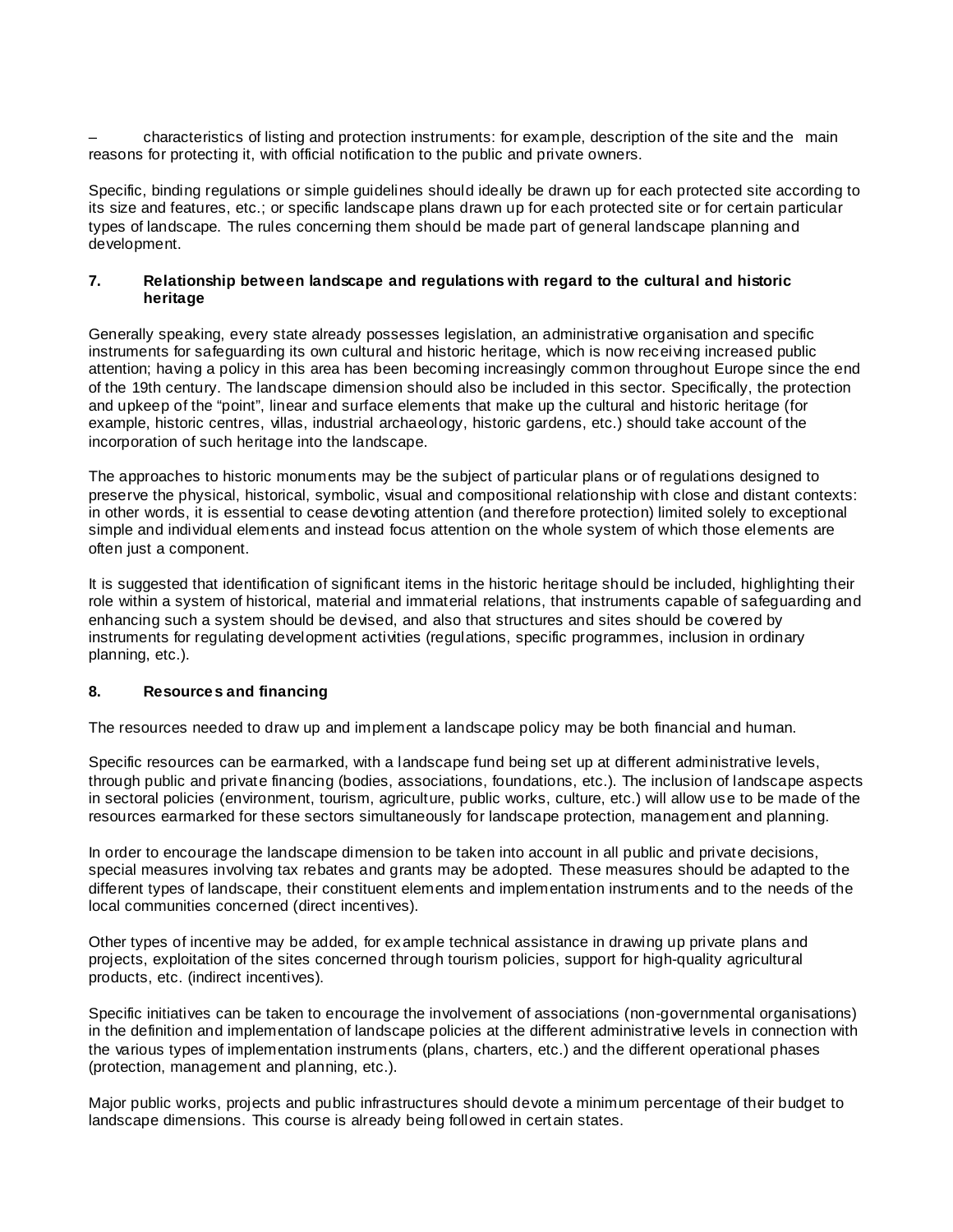# **9. Council of Europe Landscape Award**

Unlike other forms of recognition which focus mainly on the exceptional nature or significance of places, whether this is inherited or recently created, the Landscape Award referred to in the convention is intended mainly to raise awareness, since its aim is to recognise exemplary action carried out by public authorities and nongovernmental organisations.

It would be possible to make an award at national, regional and local level for exemplary action involving the restoration or safeguarding of threatened or degraded landscapes, activities relating to good everyday and ordinary management, the drawing up and implementation of landscape plans and management plans, successful experience of public participation, in-service education and training policies, experience of horizontal and vertical consultation in landscape planning and management, transfrontier experience, studies and research possibly involving a number of administrative operators, either national or supranational, etc. Each state could institute a national landscape award, which would serve as a means of pre-selection for participation in the Landscape Award of the Council of Europe.

Each state could adapt its national landscape award to its own requirements, necessities and opportunities. In this way it could specify the content of the award (recognition, technical and operational support for the proposed action, etc.), the forms in which the results are to be published (exhibitions, demonstrations, publications, etc.), administrative levels concerned, subject categories, frequency and composition of the judging panel.

However, it is advisable for choices concerning national and infra-national awards to be based on the Rules of the Council of Europe Landscape Award as part of a process of universally accepted participatory action.

### **10. Observatories, centres or institutes**

The strong forces surrounding contemporary landscapes and the many problems connected with landscape protection, management and planning necessitate continuous observation and a forum for exchanging information; the creation of landscape observatories, centres or institutes could prove useful for this purpose. Such observatories, centres or institutes would allow observation on the basis of appropriate study protocols employing a range of indicators; they would also allow for the collection and exchange of information on policies and experience. They could be independent or part of a broader observation system.

These landscape observatories, centres or institutes could be set up at various levels – local, regional, national, international – employing interlocking observation systems, and providing the opportunity for ongoing exchanges. Thanks to these bodies, it should be possible to:

- describe the condition of landscapes at a given time;
- exchange information on policies and experience concerning protection, management and planning, public participation and implementation at different levels;
- use and, if necessary, compile historical documents on landscapes which could be useful for knowing how the landscapes concerned have developed (archives, text, photographs, etc.);
- draw up quantitative and qualitative indicators to assess the effectiveness of landscape policies;
- furnish data leading to an understanding of trends and to forecasts or forward-looking scenarios.

Exchanges of information and experience between states, regions and territorial communities, which already take place, should be based on exemplarity but should always be set against the political, social, ecological and cultural context of the original landscape.

The choice of the composition of observatories is a matter for the administrative bodies concerned but should allow for collaboration between scientists, professionals and technicians from the public authorities and the public.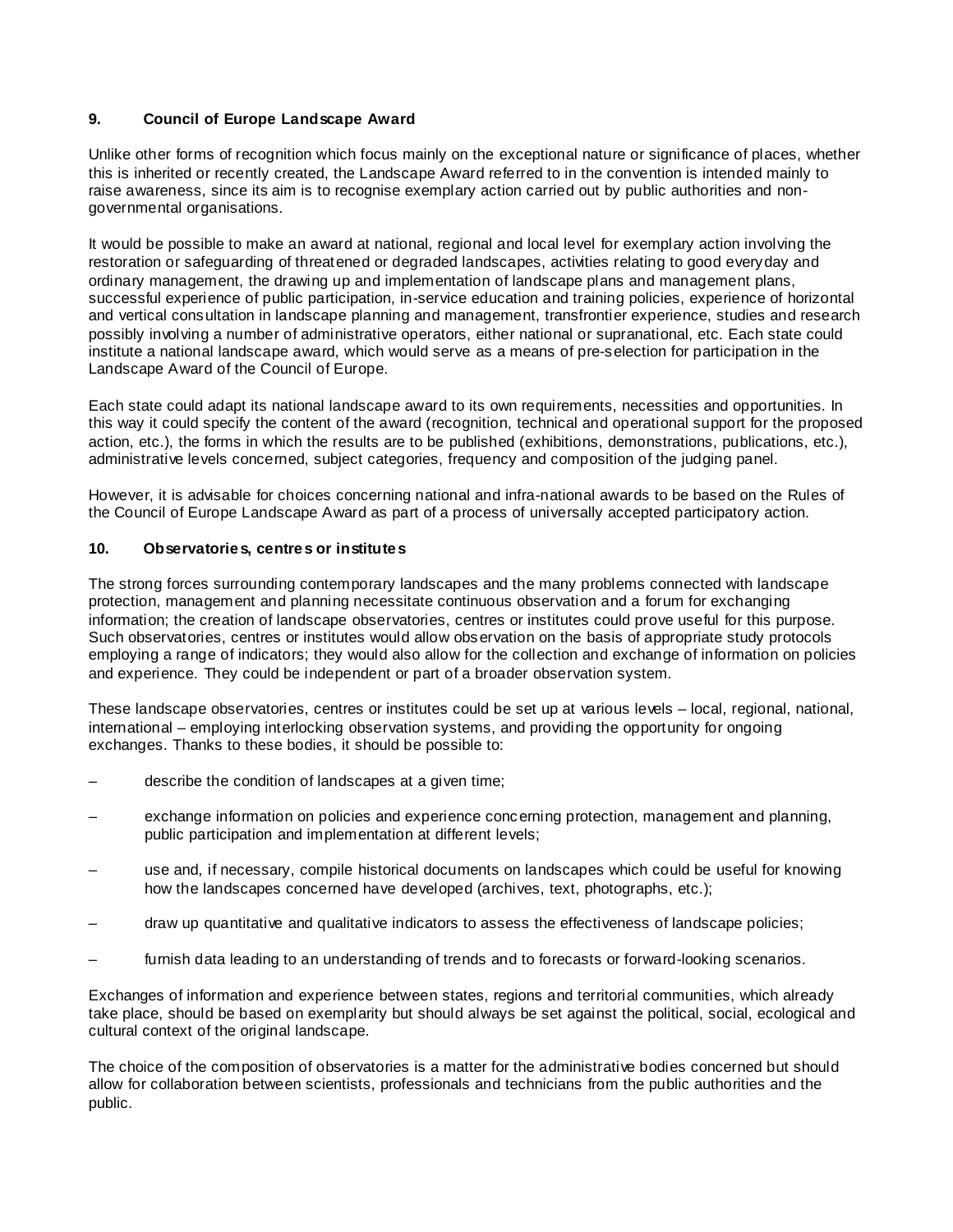### **11. Report on the state of the landscape and of landscape policies**

States and regions should draft a report on the state of landscapes in their territories at suitable intervals on the basis of the work of the landscape observatories, centres or institutes. The report should include a policy review in order to check the effectiveness of legislation and action taken.

This type of document drawn up by administrative bodies, landscape observatories, centres or institutes or other bodies and/or in collaboration with those different entities could compare what is actually happening in the concerned area with the landscape guidelines and measures implemented, highlight the results, solutions and problems encountered and indicate new directions. The document should stand on its own or be part of a broader report in which a specific section is devoted to the landscape. However, it should not be a substitute for the regular meetings which states should hold for the purpose of implementing the European Landscape Convention.

### **12. Transfrontier landscapes**

Transfrontier co-operation may result in joint landscape protection, management and planning programmes and take the form of instruments and measures agreed between the authorities (different administrative levels and general and sectoral competences) and relevant stakeholders on both sides of the border.

Transfrontier co-operation is possible not only between neighbouring states but also between neighbouring regions and communities in the same state which have different landscape policies, on the basis either of territorial contiguity or common features.

### **Internet site and bibliographical references**

See the Council of Europe website, www.coe.int/EuropeanLandscapeConvention, the various reports on themes developed since the signing of the European Landscape Convention on 20 October 2000, particularly in the meetings of the Workshops of the Council of Europe for the Implementation of the European Landscape Convention.

### **Appendix 2**

### **Suggested text for the practical implementation of the European Landscape Convention at national level**

for use as guidance for public authorities when implementing the European Landscape Convention

### **Foreword**

In accordance with the European Landscape Convention, and in order to provide better guidance for landscape policies, this guidance document suggests certain regulatory and institutional measures that could be taken at national level to assist in formulating, monitoring and evaluating landscape policies. Each paragraph is directly related to the corresponding provisions of the convention.

### **Paragraph 1 – Definitions**

For the purposes of this guidance document:

a. "landscape" means an area, as perceived by people, whose character is the result of the action and interaction of natural and/or human factors;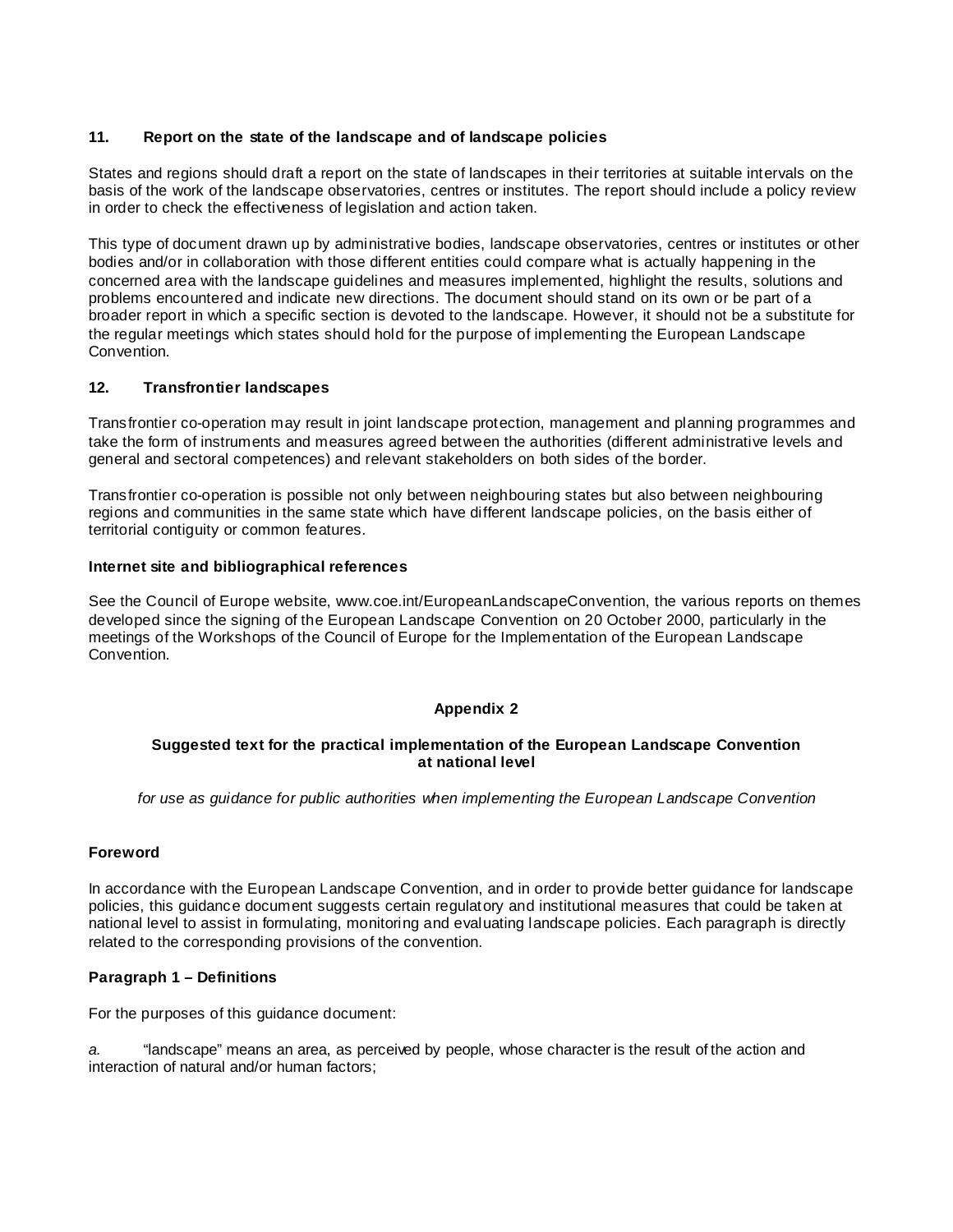b. "landscape policy" means an expression by the competent public authorities of general principles, strategies and guidelines that permit the taking of specific measures aimed at the protection, management and planning of landscapes;

c. "landscape quality objective" means, for a specific landscape, the formulation by the competent public authorities of the aspirations of the public with regard to the landscape features of their surroundings;

d. "landscape protection" means actions to conserve and maintain the significant or characteristic features of a landscape, justified by its heritage value derived from its natural configuration and/or from human activity;

e. "landscape management" means action, from a perspective of sustainable development, to ensure the regular upkeep of a landscape, so as to guide and harmonise changes which are brought about by social, economic and environmental processes;

f. "landscape planning" means strong forward-looking action to enhance, restore or create landscapes.

#### **Paragraph 2 – Scope**

This guidance document is relevant to the entire national territory and to all landscapes:

a. it covers all natural, rural, urban and peri-urban areas and concerns inland areas, territorial waters and coastal areas, inland waters, wetlands, rivers and water courses, lakes and ponds;

b. it concerns not only remarkable or outstanding landscapes, but also everyday and degraded or deteriorated landscapes.

#### **Paragraph 3 – General principles**

The general principles concern all public authorities responsible for developing and implementing landscape policy.

#### **1. Legal recognition of landscapes**

Landscapes are an essential component of people's surroundings, as well as an expression of the diversity of their shared cultural and natural heritage, and a foundation of their identity.

#### **2. Rights and responsibilities**

Landscape protection, management and planning entail rights and responsibilities for everyone.

#### **3. Integrating the landscape dimension**

Public authorities at the national, regional and local levels should integrate the landscape dimension and allow for it in their policies in different sectors with possible direct or indirect impact on landscape. They should also introduce the landscape dimension into the various legal instruments for implementing these policies.

### **4. Public participation**

Action taken in connection with the preparation, implementation and follow-up of landscape policies should be preceded and accompanied by appropriate procedures for participation by the public and the players concerned, enabling them to play an active part in setting landscape quality objectives and implementing protection, management and planning measures. Information documents in non-technical language should be prepared for this purpose.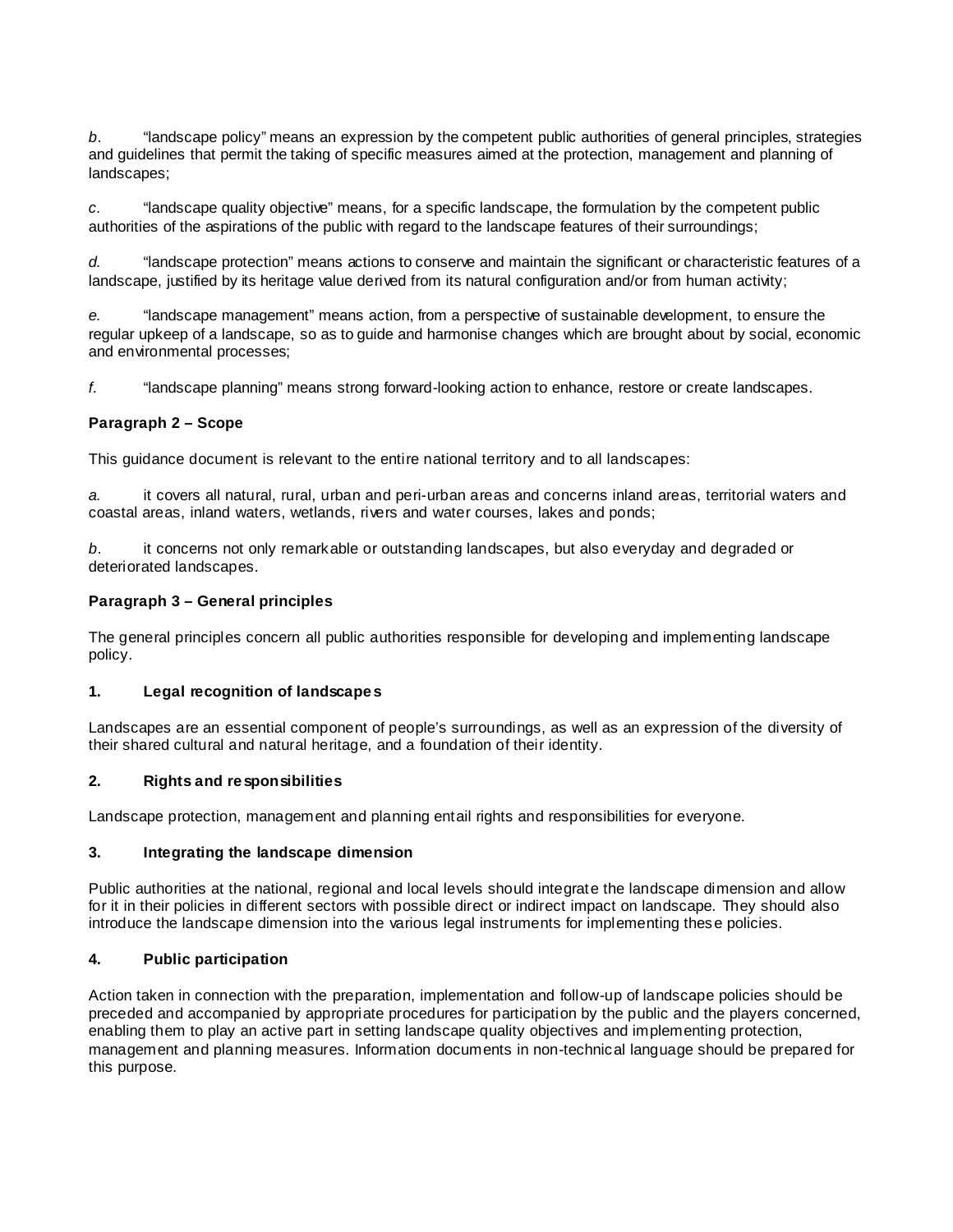# **5. Knowledge, awareness raising, education and training**

a. Landscapes all over the territory should be studied in detail.

b. Information and awareness-raising activities should be organised at all territorial levels.

c. Primary and secondary education syllabuses should include landscape education in the appropriate subject areas.

d. Special higher education studies focusing on landscape protection, planning and management should be encouraged.

e. Landscape issues should be included in training for specialists in spatial planning, urban development, cultural, environmental, agricultural, social and economic policy, as well as other policy areas likely to affect the landscape directly or indirectly.

# **6. Landscape policy**

a. Landscape policy involves dynamic action that reflects a concern for quality. This action may concern the protection, management or planning of landscapes, and result in concrete measures and processes, to be implemented separately or simultaneously.

b. Each national, regional and local authority, at its own level or responsibility, defines a landscape policy comprising action to protect, manage and plan the landscapes within its sphere of competence. This policy should be accompanied by measures to identify and classify landscapes, with a view to determining the particular place the public and the players concerned allocate to them, based on genuine familiarity with the characteristics of the places and the issues involved.

 $c.$  The various competent authorities, at their respective levels, prepare landscape quality objectives highlighting the particular characteristics and qualities of the landscapes concerned and specifying what steps should be taken to protect, manage and plan them. These objectives should be included in spatial and urban planning documents and policy documents in other sectors.

 $d.$  The practical and regulatory steps taken to protect, manage or plan landscapes should contribute to sustainable development and, in particular, be compatible with the concern to protect the environment and to increase the value of the natural and cultural heritage.

# **Paragraph 4 – Division of responsibilities and competences**

a. Landscape policy is a responsibility shared between the national authorities and regional and local authorities, in keeping with the principle of subsidiarity.

b. The Ministry of …:

i. is responsible for implementing landscape policy and for interministerial co-ordination in that field;

ii. organises consultation with civil society and the assessment of landscape policies by an ad hoc body;

iii. in collaboration with the other ministries and with public participation, regularly develops and reviews a national landscape strategy laying down the guiding principles of landscape policy and describing the paths taken and the goals pursued in order to protect, manage or plan landscapes. This landscape strategy should be made public.

c. The ministries whose activities influence landscapes should liaise with departments responsible for implementing landscape policy in the course of their activities, in keeping with the principles embodied in Paragraph 3, and regularly report on their landscape policy.